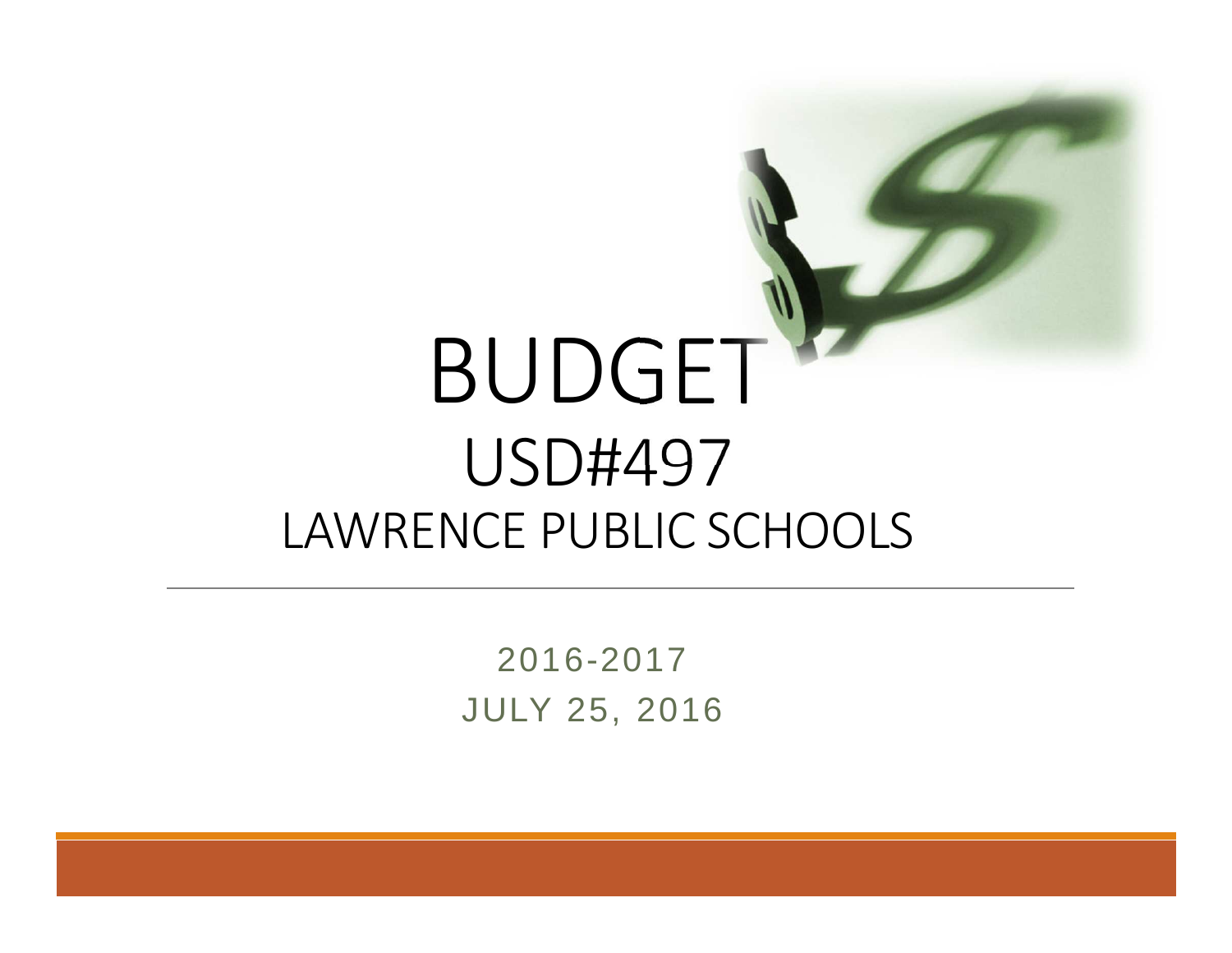

The Board will approve tonight, for publication in the local newspaper, the maximum budget authority and mill levy USD#497 can have for the 2016-2017 fiscal year. This is a high level view of the budget authority maximum budgets for individual funds and mill levies for the 7 (seven) tax levy funds. The form Code 99 is used for this approval and action item. Levied Funds include:

General Fund Capital Outlay Fund

Supplemental General Fund (LOB) Bond and Interest Fund

Adult Basic Education Fund Special Assessment Fund

Cost of Living Fund (COLA)

The budget authorities include budget direction given by the Board to administration. This includes additions, reductions, staffing and program decisions made at previous board meetings throughout the current fiscal year or in previous fiscal years of which programming was established.

The General Fund and Supplemental General Fund (LOB) and a few of the restricted Special Revenue Funds are strictly formula driven by the State.

Special Revenue Funds not driven by a set Formula are budgeted high for publication to ensure there is enough authority for programs, if new funding or a change of programing, were to occur mid year. This is a budget best practice at the direction of the Kansas Department of Education School Finance Division.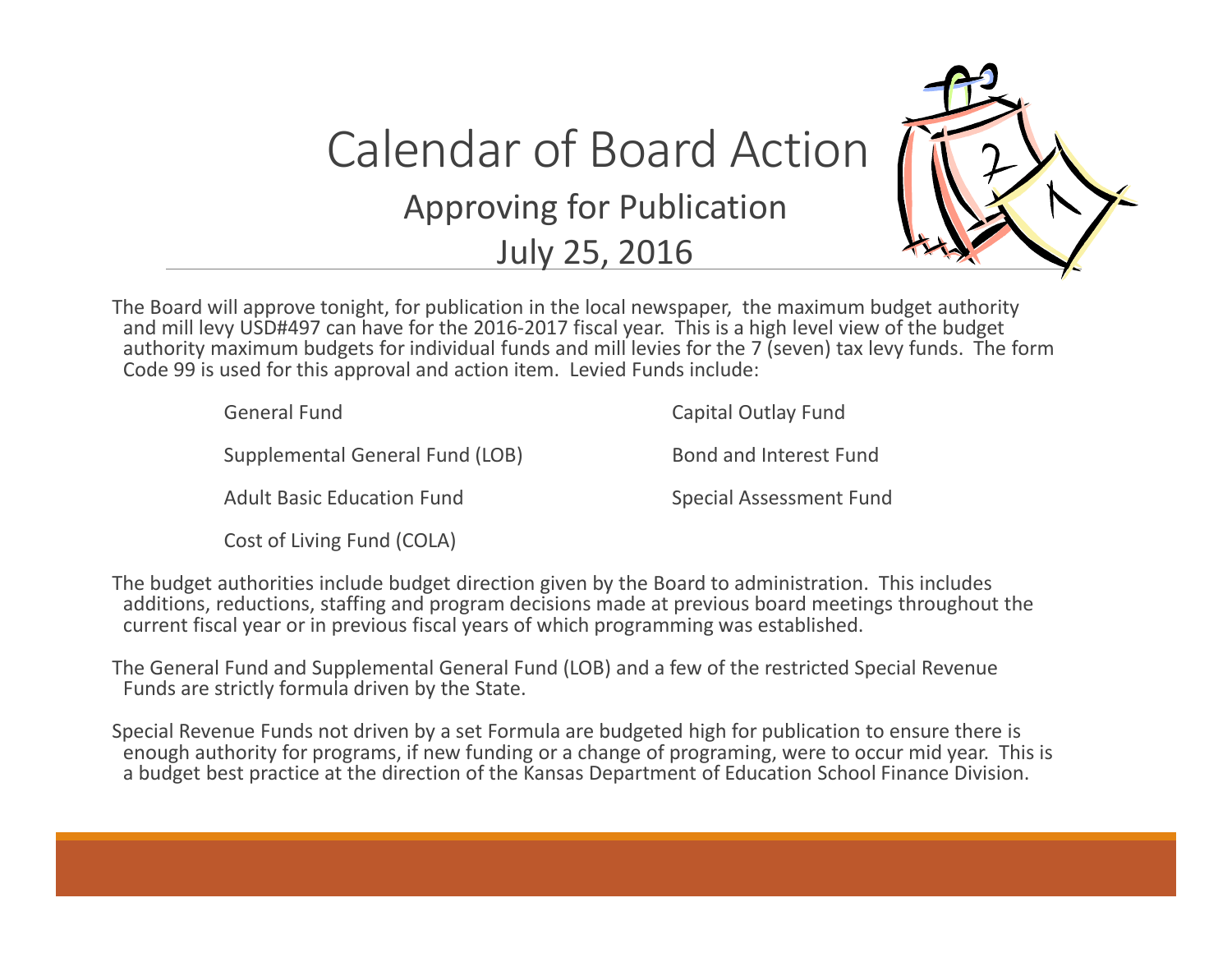### Future Calendar of Board Action

Budget Hearing August 8th, 2016 at 7:00pmESDC 110 McDonald Drive



Approve BudgetAugust 8th, 2016 at 7:00pm Board Meeting*Total Budget Authority and Maximum Mill Levy*

Final Budget DocumentDue August 25, 2016 to County and KSDE*A copy of the final document will be provided to the Board of Education after the 25th .*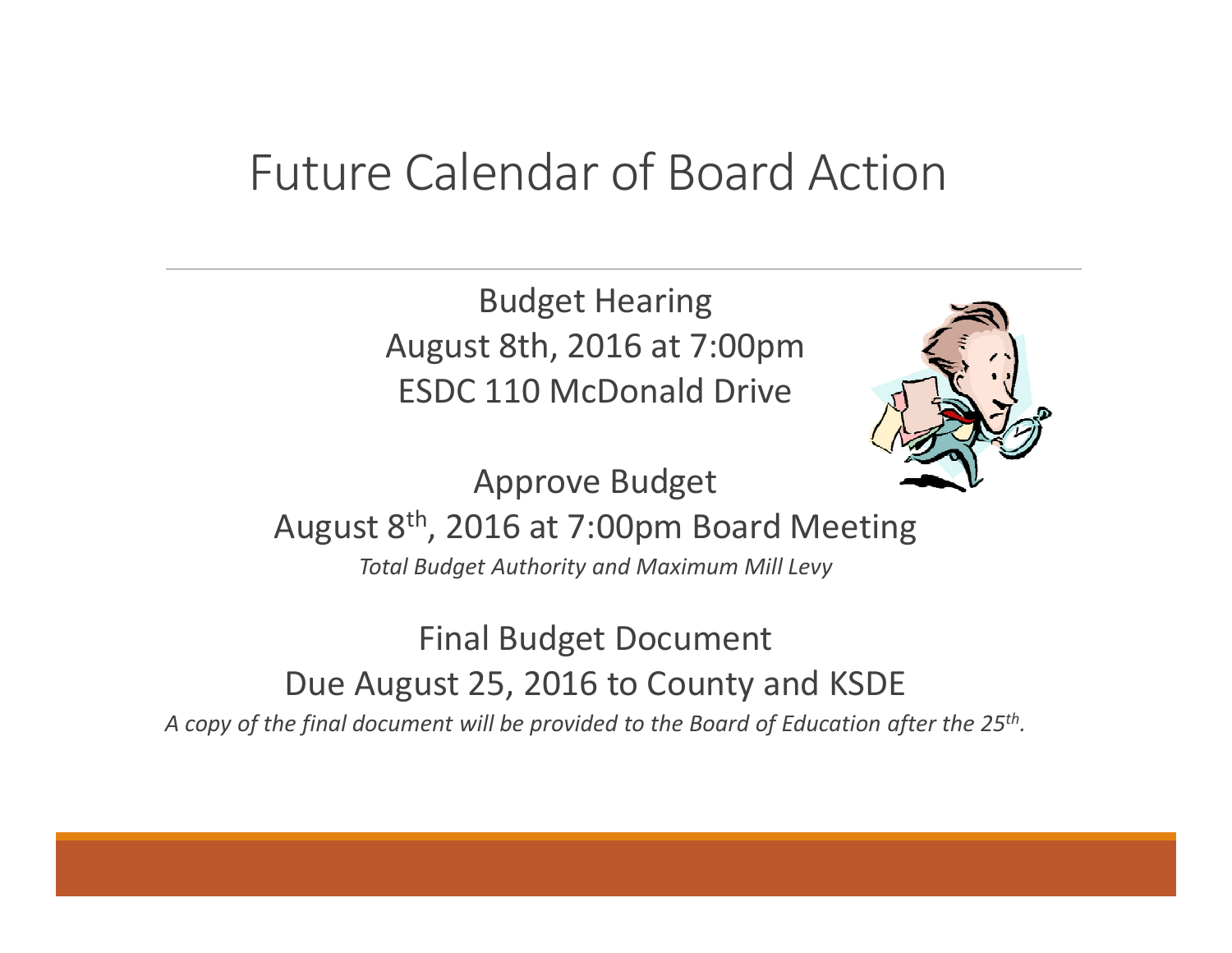

### Budget Plan for 2016-2017 – Additions and Reductions

|                                                                           | <b>Budget Considerations</b>     |            |                                        |                                                                        |                                               |
|---------------------------------------------------------------------------|----------------------------------|------------|----------------------------------------|------------------------------------------------------------------------|-----------------------------------------------|
| <b>Description</b>                                                        | <b>Dept</b>                      | <b>FTE</b> | <b>Budget Addition</b><br>or New Costs | <b>Budget</b><br><b>Reduction or</b><br><b>New</b><br><b>Resources</b> | <b>Comments</b>                               |
| <b>Compensation Package for all employees</b>                             |                                  |            |                                        |                                                                        |                                               |
| Compensation Package Certified                                            | All                              |            | 829,988                                |                                                                        |                                               |
| Compensation Package Supplemental Assignments                             | All                              |            | 3,490                                  |                                                                        |                                               |
| Compensation Package Extra Duty and Curriculum Pay                        | All                              |            |                                        |                                                                        |                                               |
| <b>Compensation Package Classified</b>                                    | All                              |            | 309,484                                |                                                                        |                                               |
| Compensation Package Administration                                       | All                              |            | 87,718                                 |                                                                        |                                               |
| Health Fringe Benefit                                                     | All                              |            |                                        |                                                                        | Rates will be same as 2015-2016 in 2016-2017  |
| <b>Staffing Changes</b>                                                   |                                  |            |                                        |                                                                        |                                               |
| College and Career Advisor (Admin. Intern)                                | <b>High School</b>               | 1.00       | 55,000                                 |                                                                        |                                               |
| Building Support Technicians - restructure with Technology Dept           | Technology                       | 2.00       | 120,000                                |                                                                        | Support for Learning Forward, Future Ready    |
| Custodial Staffing Increase                                               | <b>Facilities and Operations</b> | 0.78       | 23,250                                 |                                                                        | LC&CC and add'l square footage at elementary  |
| <b>Classroom Elementary FTE</b>                                           | Elementary                       | (8.00)     |                                        | 464,440                                                                |                                               |
| <b>Classroom Middle School FTE</b>                                        | Middle School                    | (4.00)     |                                        | 232,220                                                                |                                               |
| Classroom High School FTE                                                 | <b>High School</b>               | (5.00)     |                                        | 290,275                                                                |                                               |
| <b>Nurse</b>                                                              | <b>District Wide</b>             | (1.00)     |                                        | 42,975                                                                 | Nurse Retirement                              |
| <b>Health Office Attendent</b>                                            | District Wide                    | 1.00       | 26,600                                 |                                                                        | Maintain full coverage in Nurse Offices       |
| Secretary (1.0 each school)                                               | HS/MS                            | 3.50       |                                        | 105,000                                                                |                                               |
| F&O Trades Salaries From GF to CO up to amt of new CO State Aid           | Facilities and Operations        |            |                                        | 678,400                                                                | Under updated CO resolution this is allowable |
| Administration compensation pool from staff turnover                      |                                  |            |                                        | 52,000                                                                 | Reallocation of Funding                       |
| Classified compensation pool help with hot spots such as hard to fill and | <b>District</b>                  |            | 52,000                                 |                                                                        | Reallocation of Funding                       |
| higher turnover areas.                                                    |                                  |            |                                        |                                                                        |                                               |
| Non Wage                                                                  |                                  |            |                                        |                                                                        |                                               |
| Transportation Contract                                                   | <b>District</b>                  |            | 200,000                                |                                                                        |                                               |
| <b>Utilities</b>                                                          | <b>District</b>                  |            | 100,000                                |                                                                        |                                               |
| <b>Technology District Wide Support</b>                                   | Technology                       |            | 205,000                                |                                                                        |                                               |
| Digitize document files and migrate to Document 360 Storage               | Human Resources                  |            | 20,000                                 |                                                                        |                                               |
| <b>Wellness Programming</b>                                               | Human Resources                  |            |                                        | 7,000                                                                  |                                               |
| Professional Services for Danielson Evaluation Training                   | Human Resources                  |            |                                        | 21,000                                                                 |                                               |
| Enrollment Center (Online enrollment via Skyward)                         | <b>Enrollment Center</b>         |            |                                        | 20,000                                                                 |                                               |
|                                                                           |                                  |            |                                        |                                                                        | Net (Adds)/Savings                            |
|                                                                           | <b>Budget Considerations</b>     |            | 2,032,530                              | \$1,913,310                                                            | (119, 220)<br>\$                              |
|                                                                           | <b>With Resources Considered</b> |            | 2,079,530<br>\$                        | \$1,960,310                                                            | \$<br>(119, 220)                              |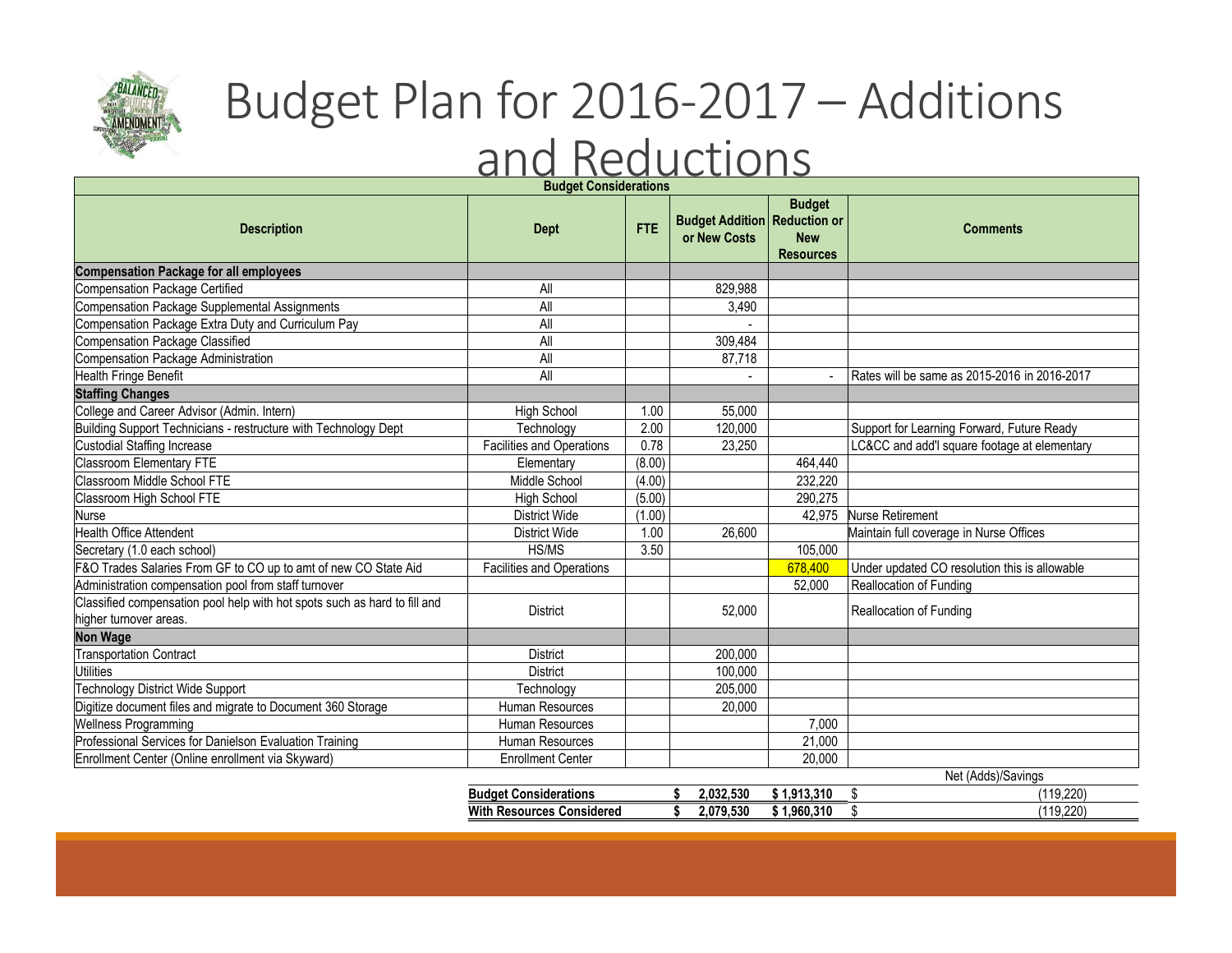#### Change in Unencumbered Cash

July 1, 2015ToJuly 1, 2016



|                                  |             | Cost of Living                       |
|----------------------------------|-------------|--------------------------------------|
| 2/8/16 Budget Deficit            | (6,706,989) | <b>Vocational Education</b>          |
| Forfeitures (403B)               | 311,919     | Gifts/Grants                         |
|                                  |             | <b>Special Reserve</b>               |
| Medicaid Adm. Claim              | 123,234     | <b>KPERS Spec. Ret. Contribution</b> |
|                                  |             | <b>Contingency Reserve</b>           |
| Misc. Fees in General            | 236,163     | Text Book & Student Material         |
| Fund                             |             | Activity Fund                        |
|                                  |             | Bond and Interest #1                 |
| JDC Reimb. State Aid             | 305,849     | Special Assessment                   |
| <b>Virtual Wtg Excess Actual</b> | 1,449,197   |                                      |
|                                  |             | <b>USD TOTAL</b>                     |
| Expenditures                     |             | <b>Cash Balances to Zero before</b>  |
| <b>Other Misc. Plus/Minus</b>    | 470,951     | Secondary Cash Balance Red           |
|                                  |             | Reserve Balances used befor          |
| <b>Cash Balances Used</b>        | 3,809,676   | Net Change to Contingency R          |
|                                  |             | <b>Use of Cash Balances After</b>    |
| <b>Off set Deficit</b>           | 6,706,989   | <b>Budget Credits</b>                |
| <b>Net to Zero</b>               | 0.00        | Average Between the two B            |
|                                  |             |                                      |

|                                                                                                   |                | <b>Unencumbered Cash Balance by Fund</b> |                |                  |                      |  |
|---------------------------------------------------------------------------------------------------|----------------|------------------------------------------|----------------|------------------|----------------------|--|
| <b>Fund Name</b>                                                                                  | Code#          | July 1, 2014                             | July 1, 2015   | July 1, 2016     | Change 2015-<br>2016 |  |
| General                                                                                           | 6              | $\Omega$                                 | 7,815          | 0                | (7, 815)             |  |
| <b>Federal Funds</b>                                                                              | $\overline{7}$ | 125,402                                  | (235,097)      | (262, 147)       | (27,050)             |  |
| Supplemental General                                                                              | 8              | 1,791,388                                | 1,079,041      | 1,759,197        | 680,156              |  |
| <b>Adult Education</b>                                                                            | 10             | 619,731                                  | 913,737        | 757,389          | (156, 348)           |  |
| At Risk (4yr Old)                                                                                 | 11             | 578,643                                  | 353,066        | 246,522          | (106, 544)           |  |
| Adult Supplemental Education                                                                      | 12             | 25,981                                   | 25,981         | 25,981           | $\Omega$             |  |
| At Risk (K-12)                                                                                    | 13             | 2,984,551                                |                |                  |                      |  |
| <b>Bilingual Education</b>                                                                        | 14             | 60,753                                   |                |                  |                      |  |
| <b>Virtual Education</b>                                                                          | 15             | 1,002,712                                |                |                  |                      |  |
| Capital Outlay                                                                                    | 16             | 5,035,715                                | 6,467,699      | 4,432,732        | (2,034,967)          |  |
| <b>Driver Training</b>                                                                            | 18             | 58,389                                   | 50,119         | 35,632           | (14, 487)            |  |
| <b>Food Service</b>                                                                               | 24             | 1,094,889                                | 1,016,918      | 1,026,022        | 9,104                |  |
| <b>Professional Development</b>                                                                   | 26             | 250,051                                  |                |                  |                      |  |
| <b>Parent Education Program</b>                                                                   | 28             | 81,478                                   | 73,115         | 62,427           | (10, 688)            |  |
| Summer School                                                                                     | 29             | 178,326                                  | 197,549        | 74,516           | (123, 033)           |  |
| <b>Special Education</b>                                                                          | 30             | 8,904,131                                | 7,076,356      | 6,284,530        | (791, 826)           |  |
| Cost of Living                                                                                    | 33             | 8,694                                    | 18,340         | 62,968           | 44,628               |  |
| <b>Vocational Education</b>                                                                       | 34             | 402,102                                  |                | 2,921            | 2,921                |  |
| Gifts/Grants                                                                                      | 35             | 792,576                                  | 966,717        | 1,393,695        | 426,978              |  |
| <b>Special Reserve</b>                                                                            | 47             | 8,954,619                                | 8,433,557      | 6,706,195        | (1,727,362)          |  |
| KPERS Spec. Ret. Contribution                                                                     | 51             | 0                                        | 0              | 0l               |                      |  |
| <b>Contingency Reserve</b>                                                                        | 53             | 6,144,657                                | 6,469,217      | 5,408,306        | (1,060,911)          |  |
| <b>Text Book &amp; Student Material</b>                                                           | 55             | 1,430,204                                | 906,477        | 955,029          | 48,552               |  |
| <b>Activity Fund</b>                                                                              | 56             | 52,114                                   | 129,534        | 101,552          | (27, 982)            |  |
| Bond and Interest #1                                                                              | 62             | 12,519,194                               | 13,809,512     | 14,936,252       | 1,126,740            |  |
| <b>Special Assessment</b>                                                                         | 67             | 428,519                                  | 431,202        | 432,357          | 1,155                |  |
|                                                                                                   |                |                                          |                |                  |                      |  |
| <b>USD TOTAL</b>                                                                                  |                | 53,524,819                               | 48,190,855     | 44,442,076       | (3,748,779)          |  |
| Cash Balances to Zero before using Contingency Reserve                                            |                |                                          | (4,700,169)    |                  |                      |  |
| Secondary Cash Balance Reductions used with Specific Programs                                     |                |                                          | (2,053,352)    |                  | (1,021,403)          |  |
| Reserve Balances used before Contingency Reserve                                                  |                |                                          |                |                  | (1,727,362)          |  |
| Net Change to Contingency Reserve after Reimbursements in General Funds<br>(1,060,911)<br>324,560 |                |                                          |                |                  |                      |  |
| Use of Cash Balances After Reimbursement                                                          |                |                                          |                |                  |                      |  |
| <b>Budget Credits</b>                                                                             |                |                                          | \$ (6,428,961) |                  | \$ (3,809,676)       |  |
| <b>Average Between the two Budget Years</b>                                                       |                |                                          |                | \$ (5, 119, 319) |                      |  |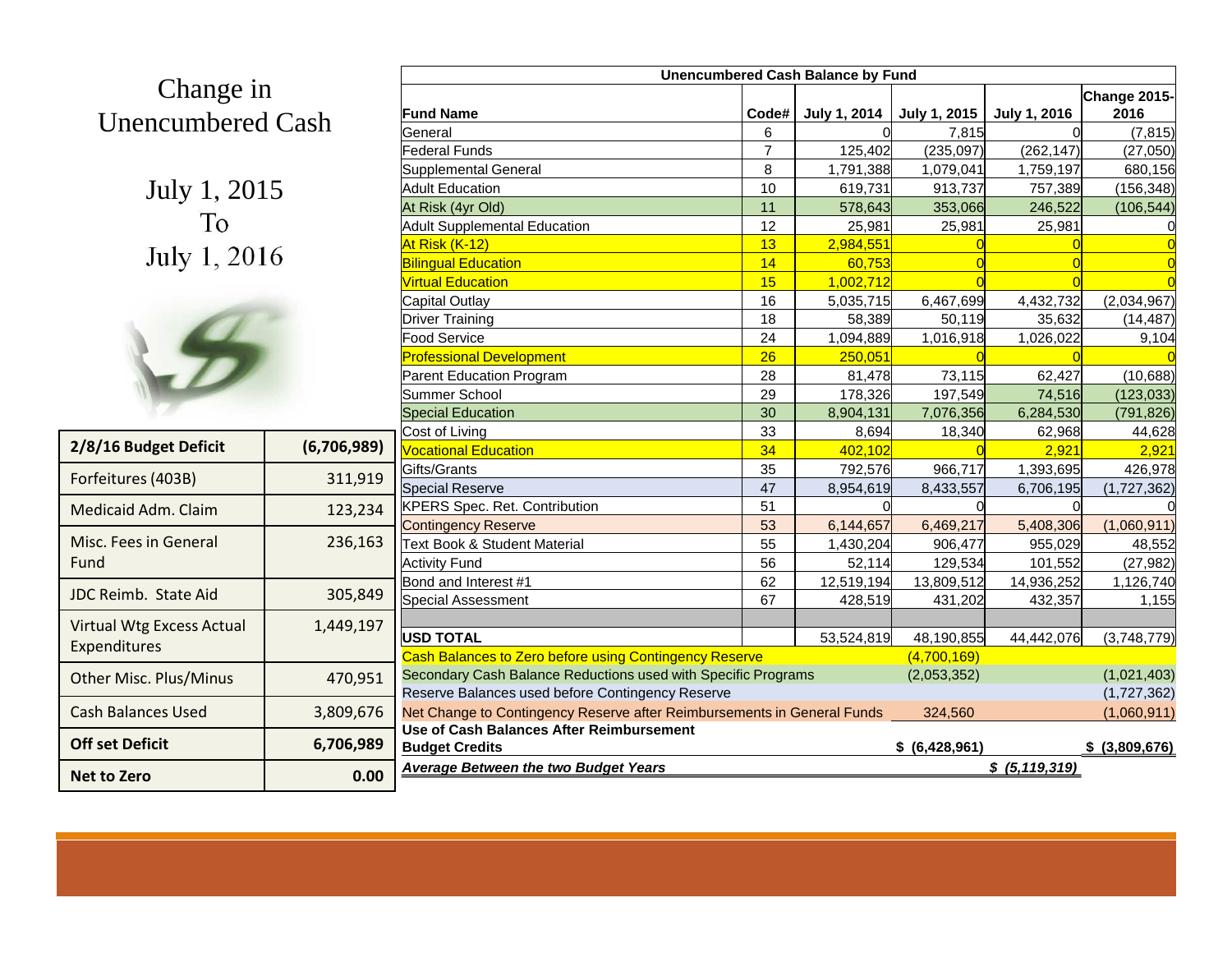### Form 151 General Fund Budget Authority



 2016-2017 budget will be built on a Block Grant Formula, year 2 and final year of existing school finance formula.

|                                | USD Form 151                                                                                          |                                        |                          |  |     |                  |     |              |  |
|--------------------------------|-------------------------------------------------------------------------------------------------------|----------------------------------------|--------------------------|--|-----|------------------|-----|--------------|--|
|                                | 2016-2017                                                                                             |                                        |                          |  |     |                  |     |              |  |
|                                |                                                                                                       | <b>GENERAL FUND BUDGET AUTHORITY</b>   |                          |  |     |                  |     |              |  |
|                                |                                                                                                       |                                        |                          |  |     |                  |     |              |  |
|                                | 1. 2014-15 General State Aid                                                                          |                                        |                          |  |     | $=$ \$48,823,571 |     |              |  |
|                                |                                                                                                       |                                        |                          |  |     |                  |     |              |  |
|                                |                                                                                                       | Table I                                |                          |  |     |                  |     |              |  |
|                                |                                                                                                       | Adjusted General State Aid Calculation |                          |  |     |                  |     |              |  |
| 1. 2014-15 General State Aid   |                                                                                                       |                                        |                          |  |     |                  | $=$ | \$55,094,254 |  |
|                                | 2. Less 2014-15 Virtual State Aid                                                                     |                                        | 1,242.0Wtd FTE x \$3,852 |  |     |                  | $=$ | 4,784,184    |  |
|                                | 3. Less 2014-15 Special Levies State Aid                                                              |                                        |                          |  |     |                  |     |              |  |
| A. Cost of Living              |                                                                                                       |                                        | 335.0Wtd FTE x \$3,852   |  | $=$ | \$1,290,420      |     |              |  |
| <b>B.</b> Declining Enrollment |                                                                                                       |                                        | 0.0Wtd FTE x \$3,852     |  | $=$ | \$0              |     |              |  |
| C. Ancillary Facilities        |                                                                                                       |                                        | 0.0Wtd FTE x \$3,852     |  | =   | 50               |     |              |  |
|                                | Total Special Levies State Aid (3.A through 3.C)                                                      |                                        |                          |  |     |                  | $=$ | 1,290,420    |  |
|                                | 4. Less Amount to fund Extraordinary Need State Aid (Line 1 minus (Line 2 + Line 3) x 0.4%)           |                                        |                          |  |     |                  | Ξ   | 196,079      |  |
|                                | 5. Less 2014-15 New Facilities State Aid                                                              |                                        | 0.0Wtd FTE x \$3,852     |  |     |                  | $=$ |              |  |
|                                |                                                                                                       |                                        |                          |  |     |                  |     |              |  |
|                                | 6. 2014-15 Adjusted General State Aid (Line $1 -$ (Lines $2 + 3 + 4 + 5$ )) (Goes to Form 151 Line 1) |                                        |                          |  |     |                  | $=$ | \$48,823,571 |  |
|                                |                                                                                                       |                                        |                          |  |     |                  |     |              |  |

2016-2017 budget will be built on a Block Grant Formula, year 2 and final year of existing school finance formula.Under block grant funding no increase can be realized based on enrollment or special weightings that target funding to students of need, such as at risk, bilingual or vocational, etc.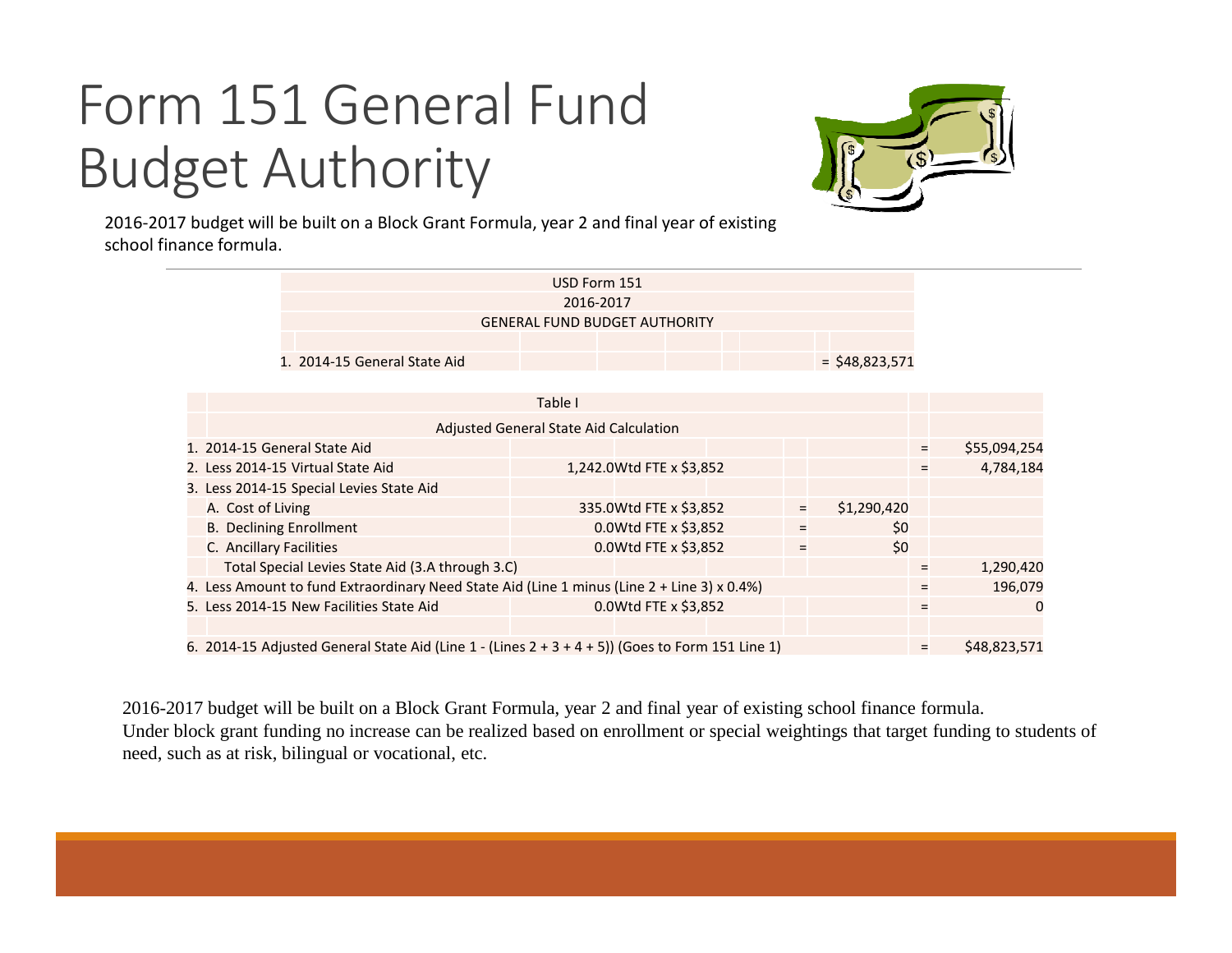### Virtual Education Weighting

 Virtual Education enrollment will impact the block grant outside of the base amounts. These students are funded on a per pupil basis. The funding was to have changed in 2016-2017 year, but during the Special Legislative Session it was decided to hold at 2016 funding level.

2016-2017 will be at the same funding level as the 2015-2016 Block Grant Formula for Full Time VirtualStudents but for part time it went down to \$1,700 as scheduled for 2016-2017.

- $\bullet$ Full Time Students 18 and under FTE X \$5,000
- Part Time Students 18 and under FTE X \$1,700
- Students over 18, determine number of 1 hour credit courses pupil has passed and multiply the total credits by \$933.
- Add calculated amounts for total funds

| 2. 2016-17 Virtual State Aid                                  |         |           |            |           |           |
|---------------------------------------------------------------|---------|-----------|------------|-----------|-----------|
| A. Full-Time Virtual                                          | 1.137.0 | FTE x     | $$5,000 =$ | 5,685,000 |           |
| B. Part-Time Virtual                                          | 100.8   | FTE x     | $$1,700 =$ | 171,360   |           |
| C. Virtual Credits* (19yrs and older)                         | 65.00   | Credits x | $$933 =$   | 60.645    |           |
| *No student shall be counted for more than 6 credits per year |         |           |            |           |           |
| Total Virtual State Aid (2.A through 2.C)                     |         |           |            |           | 5,917,005 |



*"VIRTUAL SCHOOL" means any kindergarten or grades one through 12 course offered for credit that uses distance-learning technologies which predominantly use internetbased methods to deliver instruction for which the course content is available on an "anytime, anyplace" basis, but the instruction occurs asynchronously with the teacher and pupil in separate locations, not necessarily located within a local education agency. (K.S.A. 72-6407) A pupil enrolled in a virtual school in a district but who is not a resident of the state of Kansas shall not be counted. (K.S.A. 72-6407)*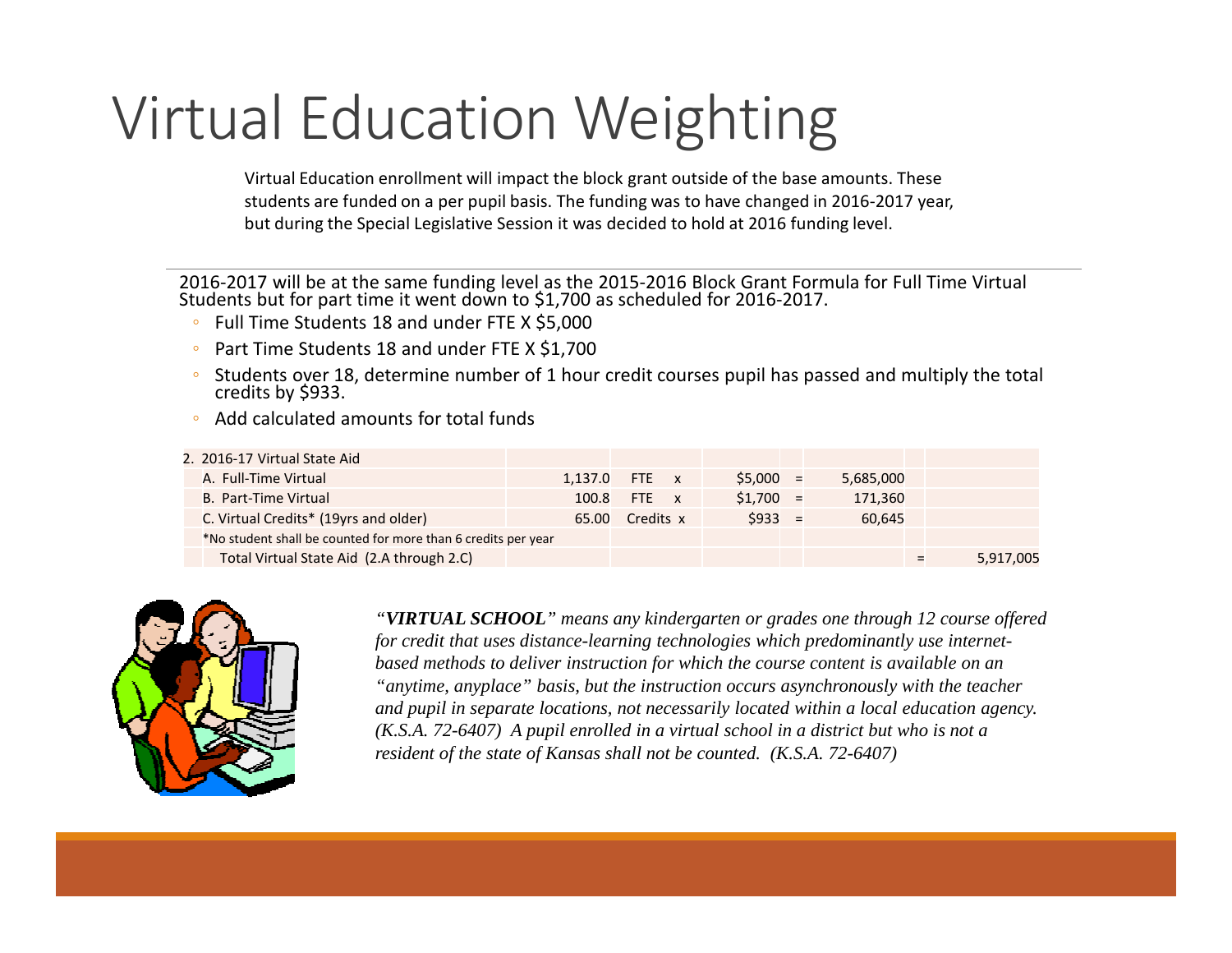## New School Facilities State Aid

#### 3. 2016-17 New Facilities State Aid 950.5FTE x .25 x \$3,852 915,235



*"SCHOOL FACILITIES WEIGHTING" means an addend componen<sup>t</sup> assigned to*enrollment of districts on the basis of costs attributable to commencing operation of new school facilities. (K.S.A. 72-6407) School facilities weighting may be assigned to enrollment of a district only if the district has adopted a local option budget in an amount equal to at least 25% of the amount of the state financial aid determined for the district in the current school year. School facilities weighting may be assigned to enrollment of the district only in the school year in which operation of a new school facility is commenced and in the next succeeding school year. (K.S.A. Supp. 72-6415b)



Lawrence is eligible for New Facilities State Aid due to additional classrooms, and the new College and Career Center, from a bond issue approved by taxpayers prior to July 1, 2015.

- • Additional classrooms in use beginning 9/21/2015, the funding is available for two years, 2015-16 and 2016-17.
- •Additional classrooms in use beginning 9/20/2016, the funding is only available 2016-2017.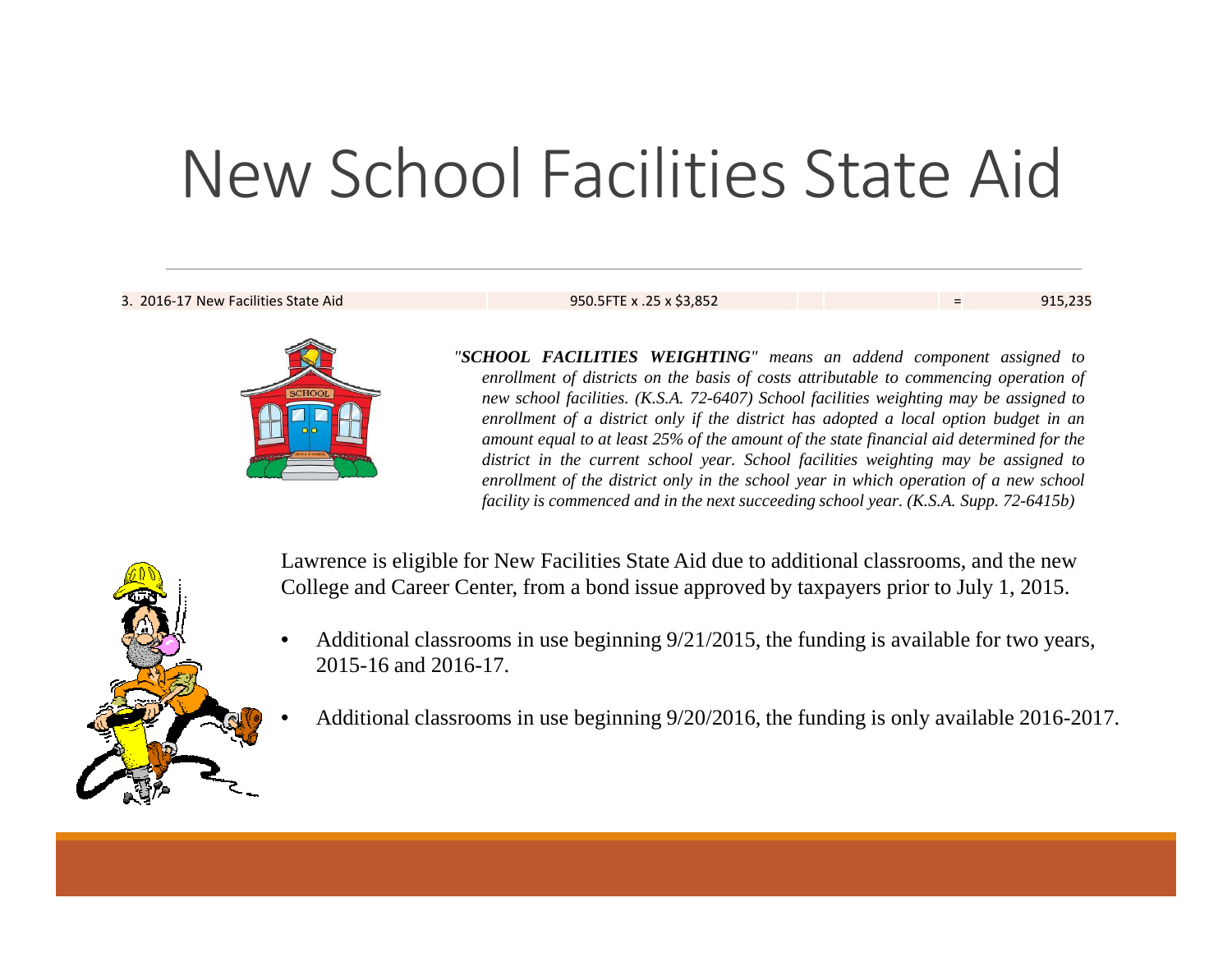

## Cost of Living - Special Levy

| 4. Special Levies                         |            |   |            |           |           |
|-------------------------------------------|------------|---|------------|-----------|-----------|
| A. Cost of Living (General Fund excl COL) | 77,288,399 | x | $1.79\% =$ | 1.383.462 |           |
| B. Declining Enrollment Tax Appeal        |            |   |            |           |           |
| C. Ancillary Facilities Tax Appeal        |            |   |            |           |           |
| Total Special Levies (4.A through 4.C)    |            |   |            |           | 1,383,462 |

*"COST OF LIVING WEIGHTING" means an addend component assigned to enrollment of districts to which the provisions of K.S.A. Supp. 72-6449, and amendments thereto, apply on the basis of costs attributable to the cost of living in the district. (K.S.A. 72-6407)*



Lawrence had maintained a flat amount of \$1,290,500, which in 2014-2015 was 1.97% of General Fund. The basis of the General Fund for the formula calculation, under SB7 was higher due to the new pass through state aid funds of KPERS and LOB, so the amount available was higher \$1,571,491 in 2015-2016. The % for 2016-2017 is 1.79%, less than the 2015-2016 and the LOB is no longer a pass thru in the General Fund, so the COLA allocation is down \$188,029.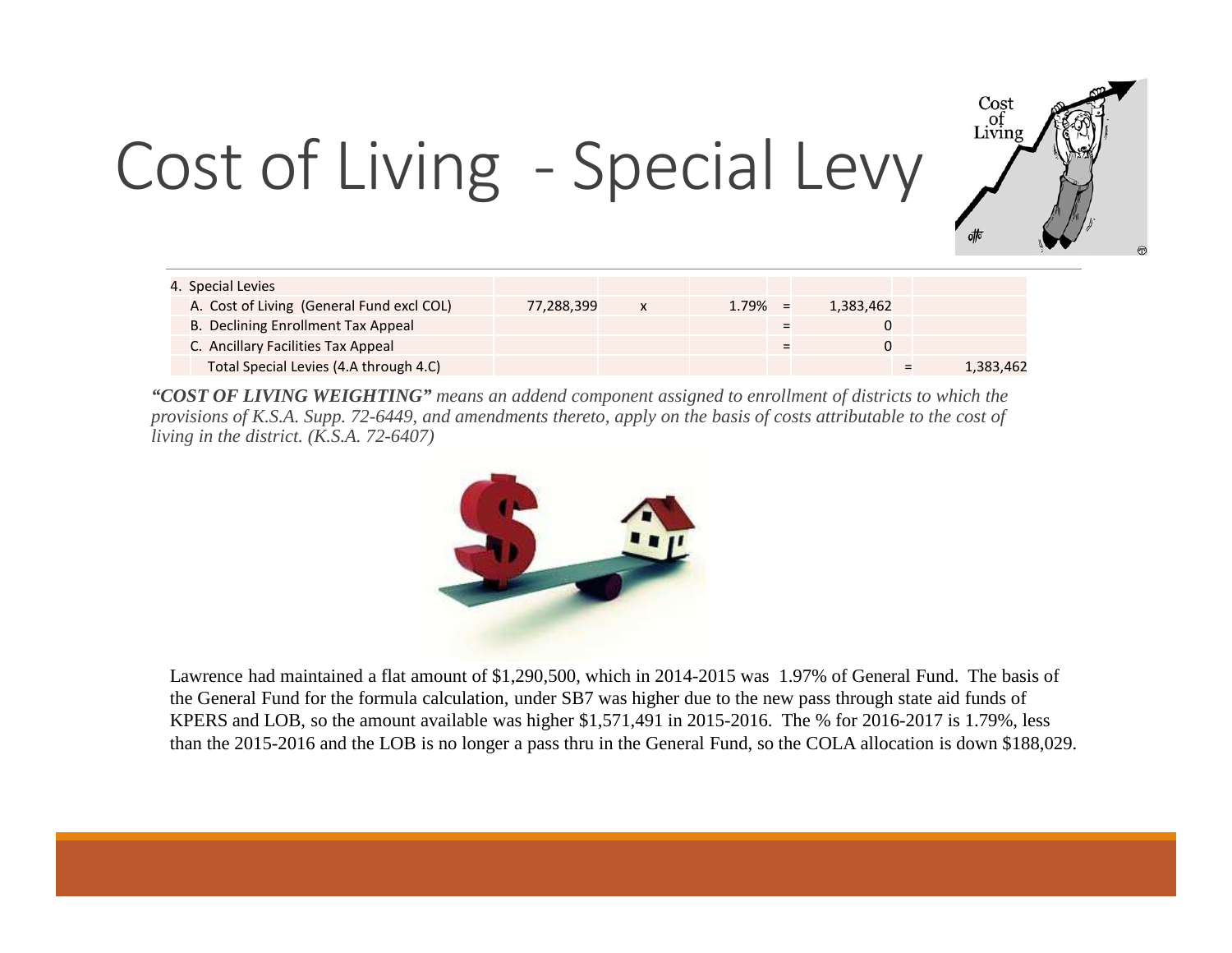## Form 151 General Fund Budget Authority

| 1. 2014-15 General State Aid (See Table I)                    |            |                            |            |          |             | $=$ | \$48,823,571 |
|---------------------------------------------------------------|------------|----------------------------|------------|----------|-------------|-----|--------------|
|                                                               |            |                            |            |          |             |     |              |
| 2. 2016-17 Virtual State Aid                                  |            |                            |            |          |             |     |              |
| A. Full-Time Virtual                                          | 1,137.0    | <b>FTE</b><br>$\mathsf{x}$ | $$5,000 =$ |          | 5,685,000   |     |              |
| <b>B. Part-Time Virtual</b>                                   | 100.8      | <b>FTE</b><br>$\mathbf{x}$ | $$1,700 =$ |          | 171,360     |     |              |
| C. Virtual Credits* (19yrs and older)                         | 65.00      | Credits x                  | $$933 =$   |          | 60,645      |     |              |
| *No student shall be counted for more than 6 credits per year |            |                            |            |          |             |     |              |
| Total Virtual State Aid (2.A through 2.C)                     |            |                            |            |          |             | $=$ | 5,917,005    |
|                                                               |            |                            |            |          |             |     |              |
| 3. 2016-17 New Facilities State Aid                           |            | 950.5FTE x .25 x \$3,852   |            |          |             | $=$ | 915,235      |
|                                                               |            |                            |            |          |             |     |              |
| 4. Special Levies                                             |            |                            |            |          |             |     |              |
| A. Cost of Living (General Fund excl COL)                     | 77,288,399 | $\boldsymbol{\mathsf{x}}$  | 1.79%      | $\equiv$ | 1,383,462   |     |              |
| B. Declining Enrollment Tax Appeal                            |            |                            |            | $=$      | $\mathbf 0$ |     |              |
| C. Ancillary Facilities Tax Appeal                            |            |                            |            | $=$      | $\Omega$    |     |              |
| Total Special Levies (4.A through 4.C)                        |            |                            |            |          |             | $=$ | 1,383,462    |
|                                                               |            |                            |            |          |             |     |              |
| 5. Federal Impact Aid PL382 (formerly PL874)                  |            |                            |            |          |             |     |              |
| A. 2014-15 Federal Impact Aid (70 percent)                    |            |                            |            | $=$      | $\mathbf 0$ |     |              |
| B. 2016-17 Federal Impact Aid                                 |            |                            | \$0 x 70%  | $\equiv$ | $\mathbf 0$ |     |              |
| Difference (5.A minus 5.B unless negative then zero)          |            |                            |            |          |             | $=$ | 0            |
|                                                               |            |                            |            |          |             |     |              |
| 6. General State Aid Over-Proration (Table II)                | 10,402.3   | FTE<br>$\mathsf{x}$        | \$0        |          |             | $=$ | $\Omega$     |
|                                                               |            |                            |            |          |             |     |              |
| 7. 2016-17 General State Aid (Sum of lines 1 through 6)       |            |                            |            |          |             | $=$ | \$57,039,273 |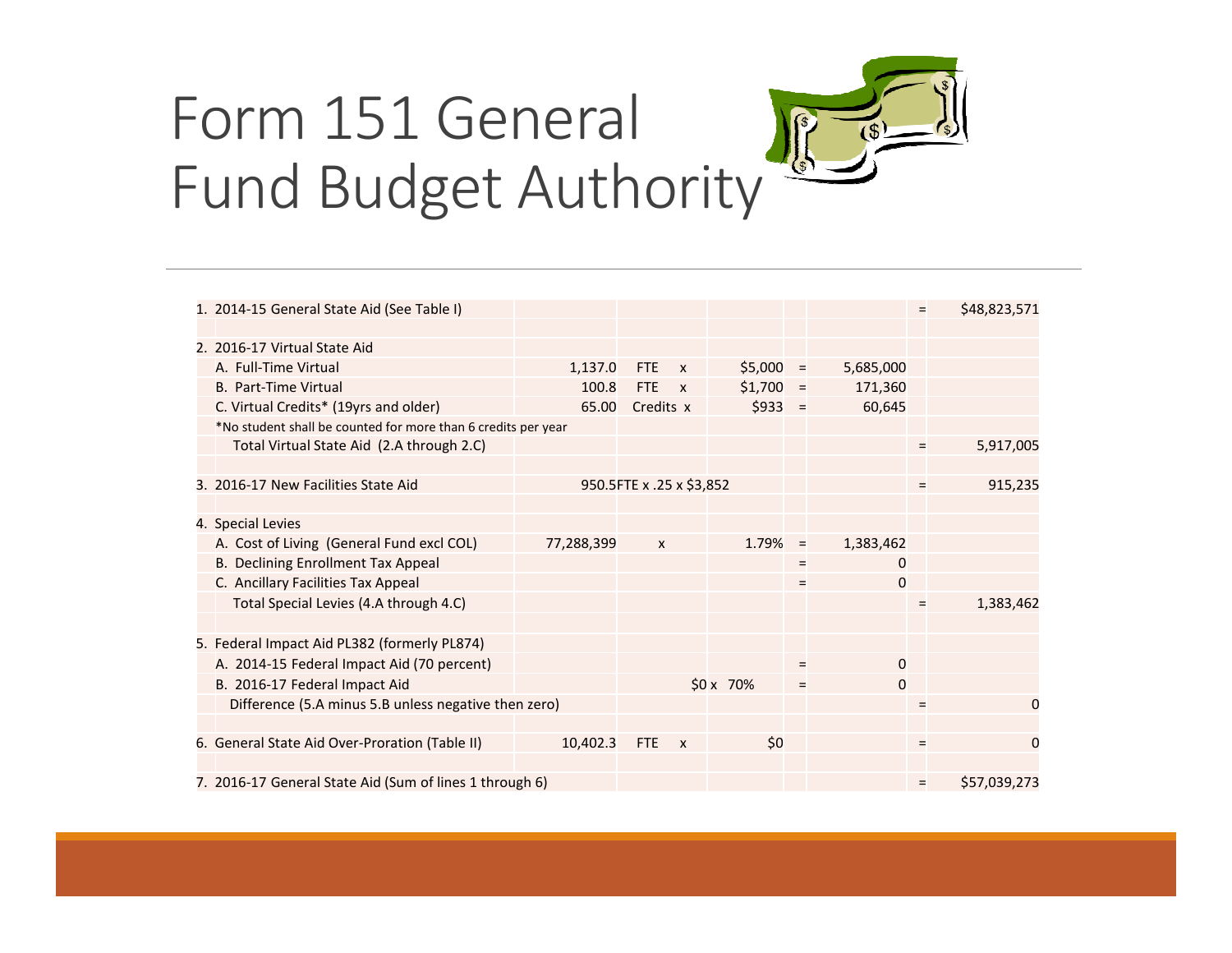## Form 151 General Fund Budget Authority

| 8. 2016-17 Extraordinary Need State Aid (General Fund Only)                                        | $=$ | $\bf{0}$     |
|----------------------------------------------------------------------------------------------------|-----|--------------|
| 9. 2016-17 Special Education State Aid (see Form 118)                                              | $=$ | 12,996,000   |
| 10. 2016-17 KPERS State Aid (see Form 195)                                                         | $=$ | 8,495,838    |
| 11. 2016-17 Total State Aid Flow-Thru General Fund (Lines 7 through 10)                            | $=$ | \$78,531,111 |
| 12. 6/30/2016 Unencumbered Cash Balance (General Fund)                                             | $=$ | \$0          |
| 13. 2016-2017 Mineral Production Tax (General Fund)                                                | $=$ | \$0          |
| 14. 2016-2017 Federal Impact Aid PL 382 (formerly PL 874)                                          | $=$ | \$0          |
| 15. 2016-2017 Pupil Tuition (General Fund only)                                                    | $=$ | \$50,000     |
| <b>Transfer from Contingency Reserve</b><br>16. Transfers From Authorized Funds (Code 06 Line 165) | $=$ | \$2,750,000  |
| 17. Interest on idle funds                                                                         | $=$ | \$10,000     |
| 18. Miscellaneous                                                                                  | $=$ | \$80,750     |
| 19. 2016-2017 Estimated General Fund Budget Authority (Lines 11 through 18)                        | $=$ | \$81,421,861 |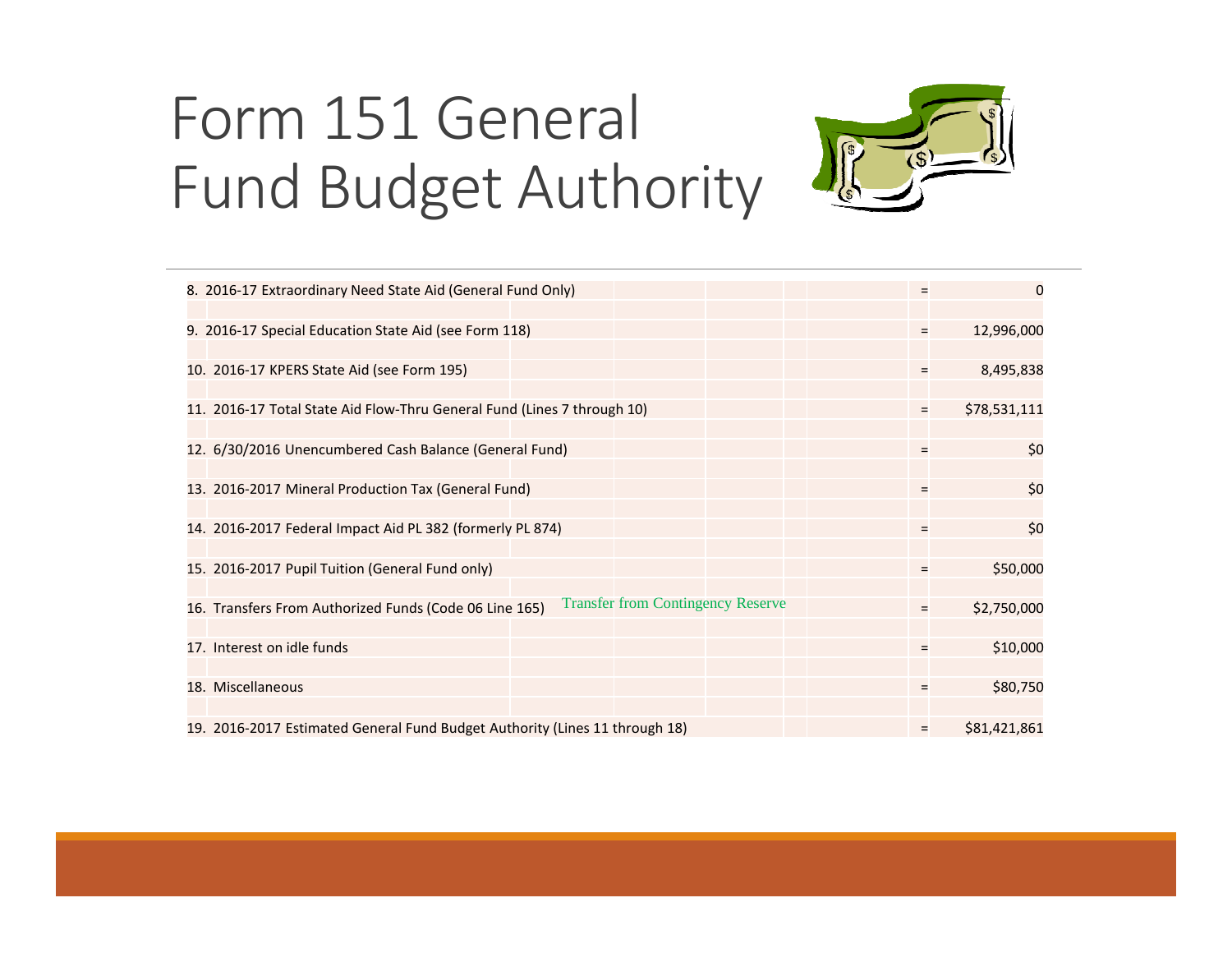## 2016-2017 Local Option Budget

 Local Option Budget State Aid will be funded based on the Old finance formula and not the block grant formula, which was found to be unconstitutional. Local Option Budget Authority remains flat under the block grant, no new authority can be realized

The Supplemental General Fund also called the Local Option Budget (LOB), under the Block Grant is the same budget authority as 2014-2015 fiscal year.

■ The revenue for this fund comes from two basic sources, State Aid and Local Taxes.

 \*\*When the Mill levy was set for this budget year the district expected and budgeted for \$5,985,375, but the state of Kansas reduced the amount midyear, causing the district to use more cash reserves to fill the gap in lost revenue which triggered a higher mill levy in the following budget year to recoup the loss

|                        | 2013-2014<br><b>Actual</b> | 2014-2015<br><b>Actual</b> | 2015-2016<br><b>Actual</b> | 2016-2017<br><b>Estimate</b> |
|------------------------|----------------------------|----------------------------|----------------------------|------------------------------|
| <b>Budget</b>          | 23,517,384                 | 23,297,182                 | 23,297,182                 | 23,297,182                   |
| State Aid              | 3,681,369                  | **4,768,517                | 4,203,557                  | 5,775,047                    |
| <b>Taxes</b>           | 19,327,863                 | 17,832,131                 | 19,093,625                 | 17,022,136                   |
| Cash Balance           | 508,152                    | 696,534                    | $\Omega$                   | 500,000                      |
| <b>Total Legal Max</b> | 23,517,384                 | 23,297,182                 | 23,297,182                 | 23,297,182                   |
| Mill Levy              | 17.836                     | 15.897                     | 17.373                     | 14.408                       |

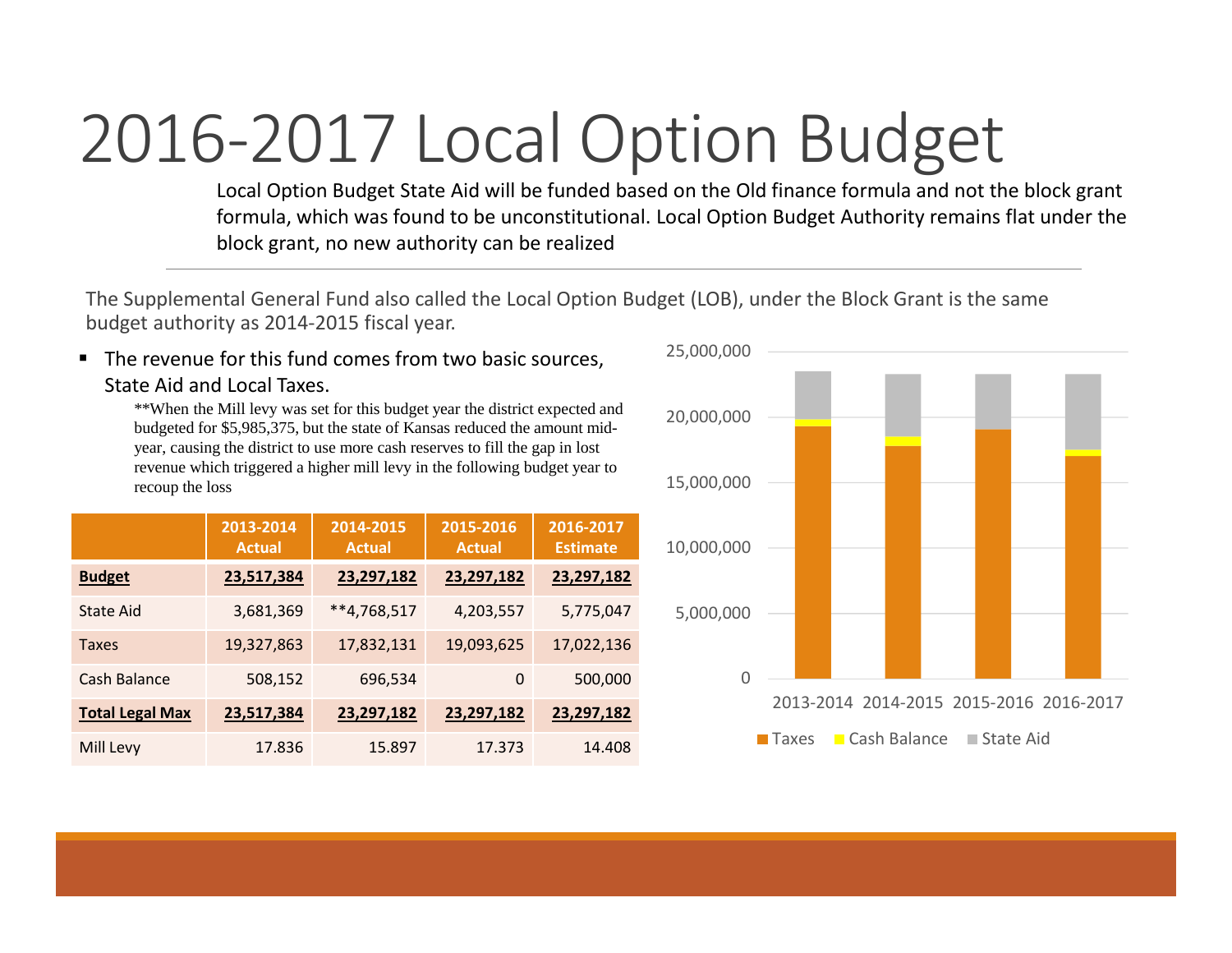### MILL LEVY FUNDS

### OPERATING FUNDS

- General Fund
- Local Option Budget

### OTHER LEVIED FUNDS

- Bond and Interest Fund
- Capital Outlay
- Special Assessments
- Adult Basic Education
- Cost of Living (COLA)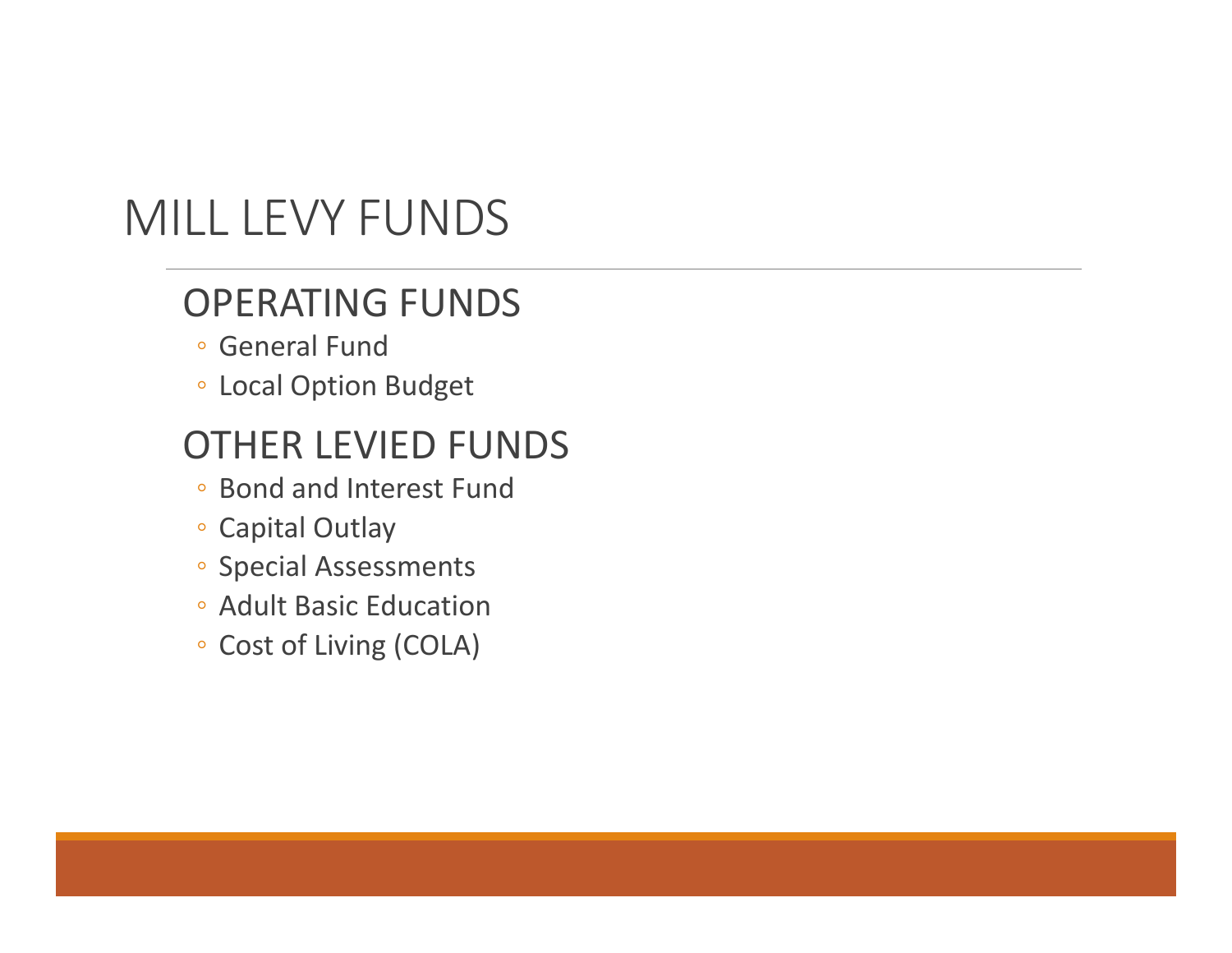

# **Assessed Valuation History**

| <b>Fiscal Year</b>   | %<br><b>Change</b> | <b>All Levied funds</b><br><b>Except General</b> | <b>General Fund</b> |
|----------------------|--------------------|--------------------------------------------------|---------------------|
| 2007-2008            | 3.35%              | 973,752,838                                      | 916,451,969         |
| 2008-2009            | 0.13%              | 975,007,225                                      | 917,605,285         |
| 2009-2010            | $-1.23%$           | 963,038,628                                      | 904, 943, 774       |
| 2010-2011            | 0.59%              | 968,755,909                                      | 910,616,955         |
| 2011-2012            | 0.97%              | 978,187,698                                      | 919,687,576         |
| 2012-2013            | 0.76%              | 985,579,241                                      | 926,932,768         |
| 2013-2014            | .69%               | 992,393,634                                      | 937,696,549         |
| 2014-2015            | 2.408%             | 1,016,292,269                                    | 957,231,832         |
| 2015-2016            | 2.896%             | 1,045,729,023                                    | 986,437,070         |
| 2016-2017 (Estimate) | 1.365%             | 1,060,000,000                                    | 1,010,000,000       |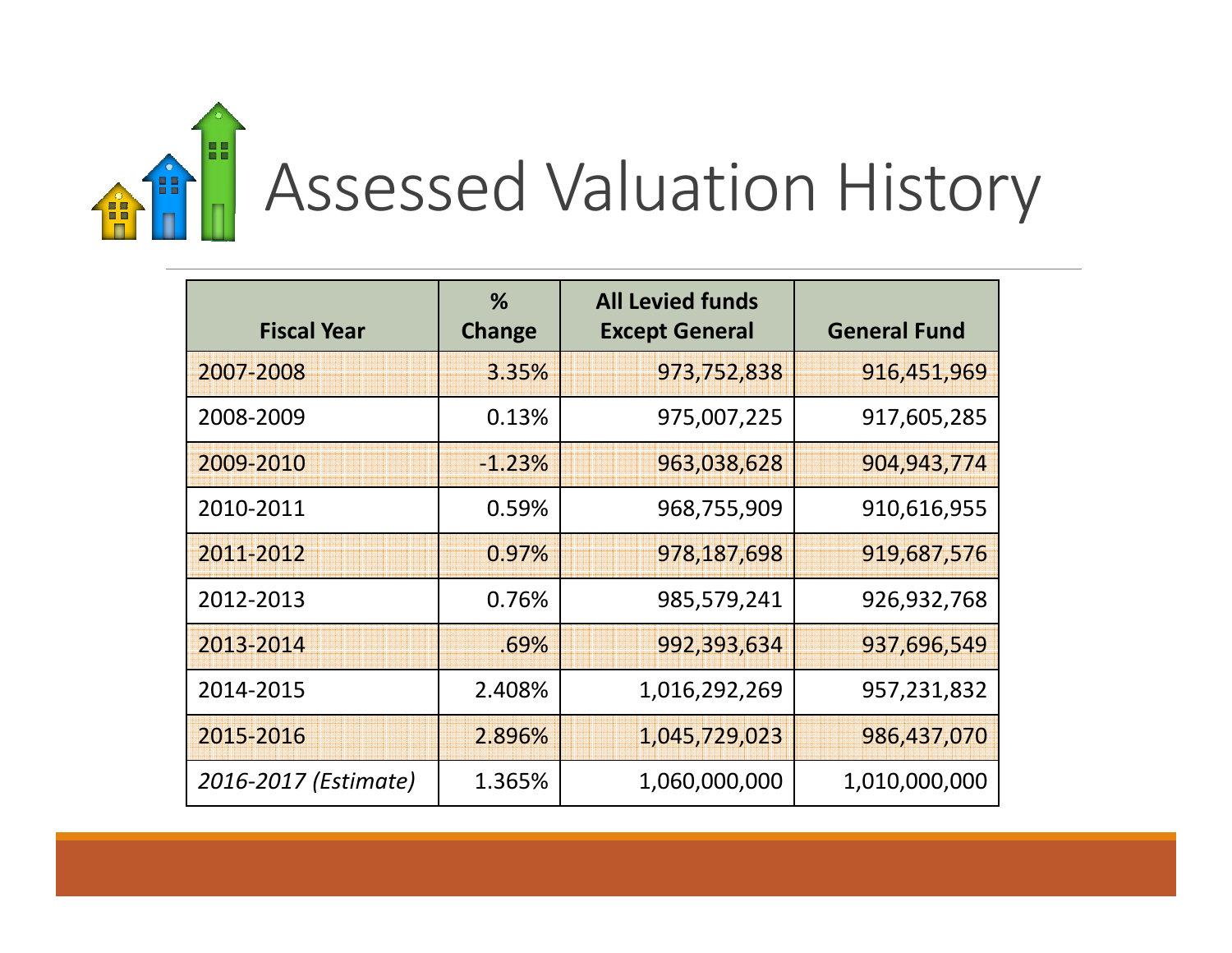#### Mill Levy History

|                    | <b>7 Year Mill Levy Summary</b>  |                            |                            |                            |         |                                         |                              |                              |
|--------------------|----------------------------------|----------------------------|----------------------------|----------------------------|---------|-----------------------------------------|------------------------------|------------------------------|
|                    | <b>Actual</b><br>$ 2009 - 2010 $ | <b>Actual</b><br>2010-2011 | <b>Actual</b><br>2011-2012 | <b>Actual</b><br>2012-2013 | Actual  | <b>Actual</b><br> 2013-2014   2014-2015 | <b>Estimate</b><br>2015-2016 | <b>Estimate</b><br>2016-2017 |
| General            | 20.000                           | 20.000                     | 20,000                     | 20.000                     | 20.000  | 20.000                                  | 20.000                       | 20.000                       |
| <b>LOB</b>         | 18.695                           | 19.927                     | 18.992                     | 17.939                     | 17.836  | 15.897                                  | 17.373                       | 14.408                       |
| B&I                | 11.723                           | 12.149                     | 11.700                     | 10.577                     | 10.539  | 10.208                                  | 10.073                       | 9.608                        |
| Cap Out            | 5.970                            | 5.952                      | 6.999                      | 7.952                      | 7.972   | 7.902                                   | 7.904                        | 8.000                        |
| Cost of Living     | 1.325                            | 1.320                      | 1.105                      | 1.058                      | 1.192   | 1.185                                   | 1.446                        | 1.416                        |
| <b>ABE</b>         | 0.149                            | 0.248                      | 0.400                      | 0.398                      | 0.249   | 0.494                                   | 0.099                        | 0.250                        |
| <b>SPA</b>         | 0.032                            | 0.050                      | 0.242                      | 0.081                      |         | 0.066                                   | 0.011                        | 0.059                        |
| Total              | 57.894                           | 59.646                     | 59.438                     | 58.005                     | 57.788  | 55.752                                  | 56.906                       | 53.741                       |
| Mill Levy Increase | 0.495                            | 1.752                      | (0.208)                    | (1.433)                    | (0.217) | (2.036)                                 | 1.154                        | (3.165)                      |





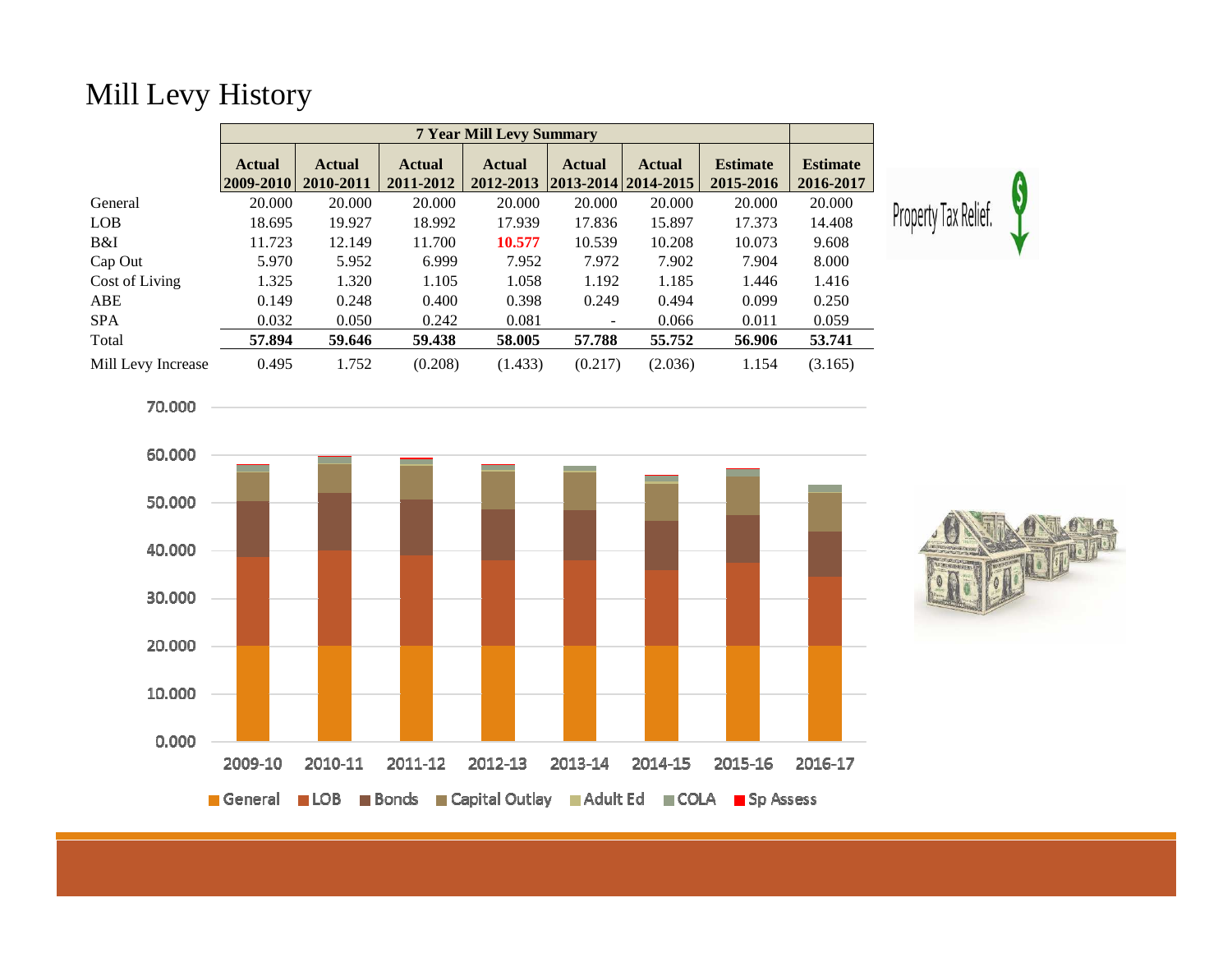### Impact of Mill levy Change to Taxes



*district is only a piece of the total on a statement.*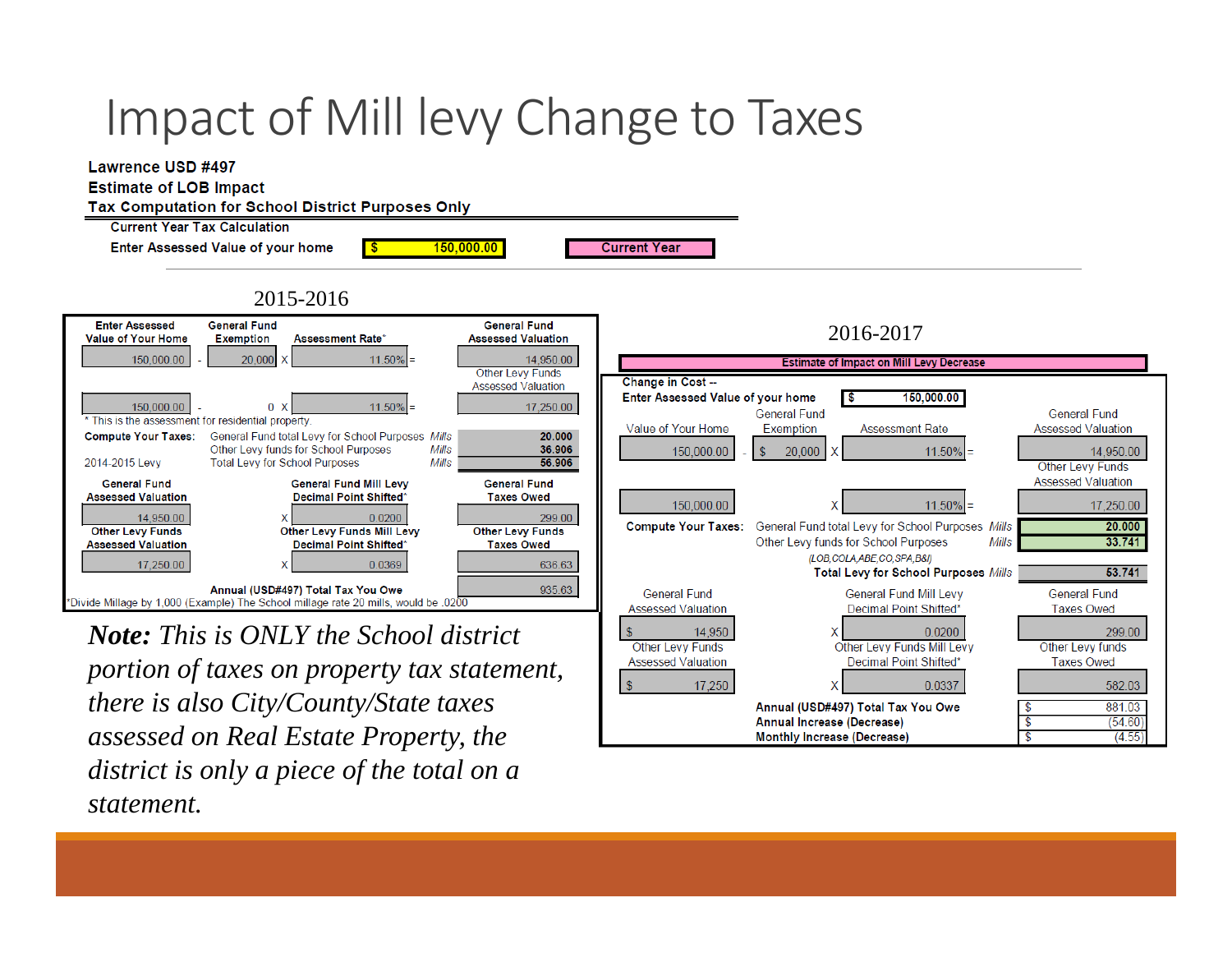## Comparing Actual to Budget

Remember that School Districts must budget "high" for authority, and cannot exceed the published amount even if there is revenues that would allow them to.

To exceed the maximums, a budget would have to be re-published and in some cases certain levied funds cannot be republished.

If a published budget authority is exceeded, beyond any reimbursement income, it is a statutory violation and is a financial red flag when agencies such as Moody's review audited financials for bond ratings.

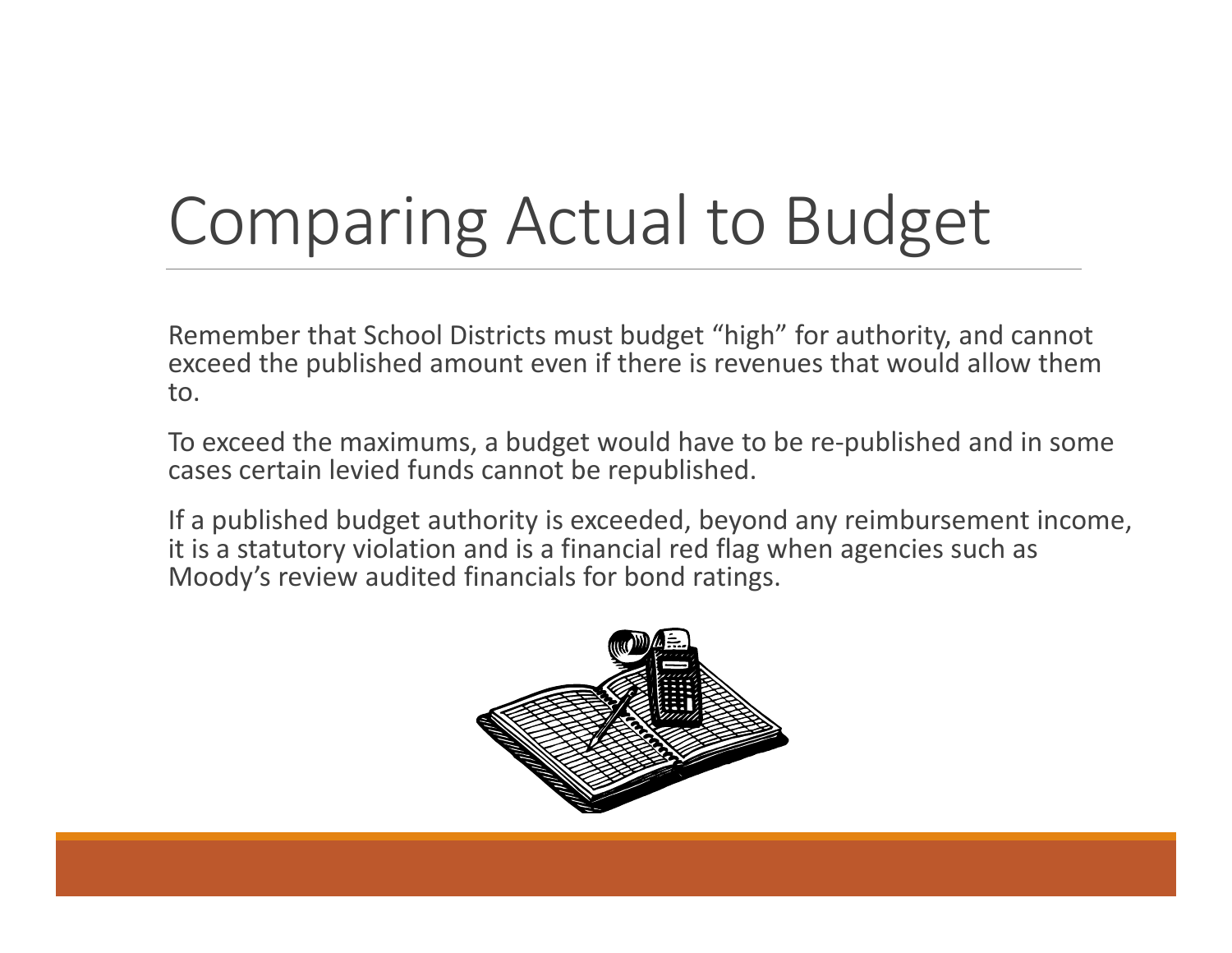#### SPECIAL REVENUE FUNDS

At Risk 4 Year Old

| <b>Food Service Fund</b>                       | <b>Federal Funds</b>                                     |
|------------------------------------------------|----------------------------------------------------------|
| <b>Vocational Education</b>                    | Gifts/Donations/Bequests                                 |
| <b>Special Education</b>                       | Textbook/Student Materials Revolving Fund (non-budgeted) |
| <b>Drivers Training</b>                        |                                                          |
| Summer School                                  | Health Care Reserve Fund (non-budgeted, per state)       |
| <b>Adult Supplemental Fund</b>                 | Work Comp Reserve Fund (non-budgeted, per state)         |
| <b>Virtual School</b>                          | Contingency Reserve Fund (non-budgeted, per state)       |
| Professional Development Fund                  | Activity Fund (non-budgeted, per state)                  |
| <b>Bilingual Education</b>                     |                                                          |
| Parents as Teachers Fund                       |                                                          |
| <b>KPERS Special Liability Retirement Fund</b> |                                                          |
| At Risk K-12                                   |                                                          |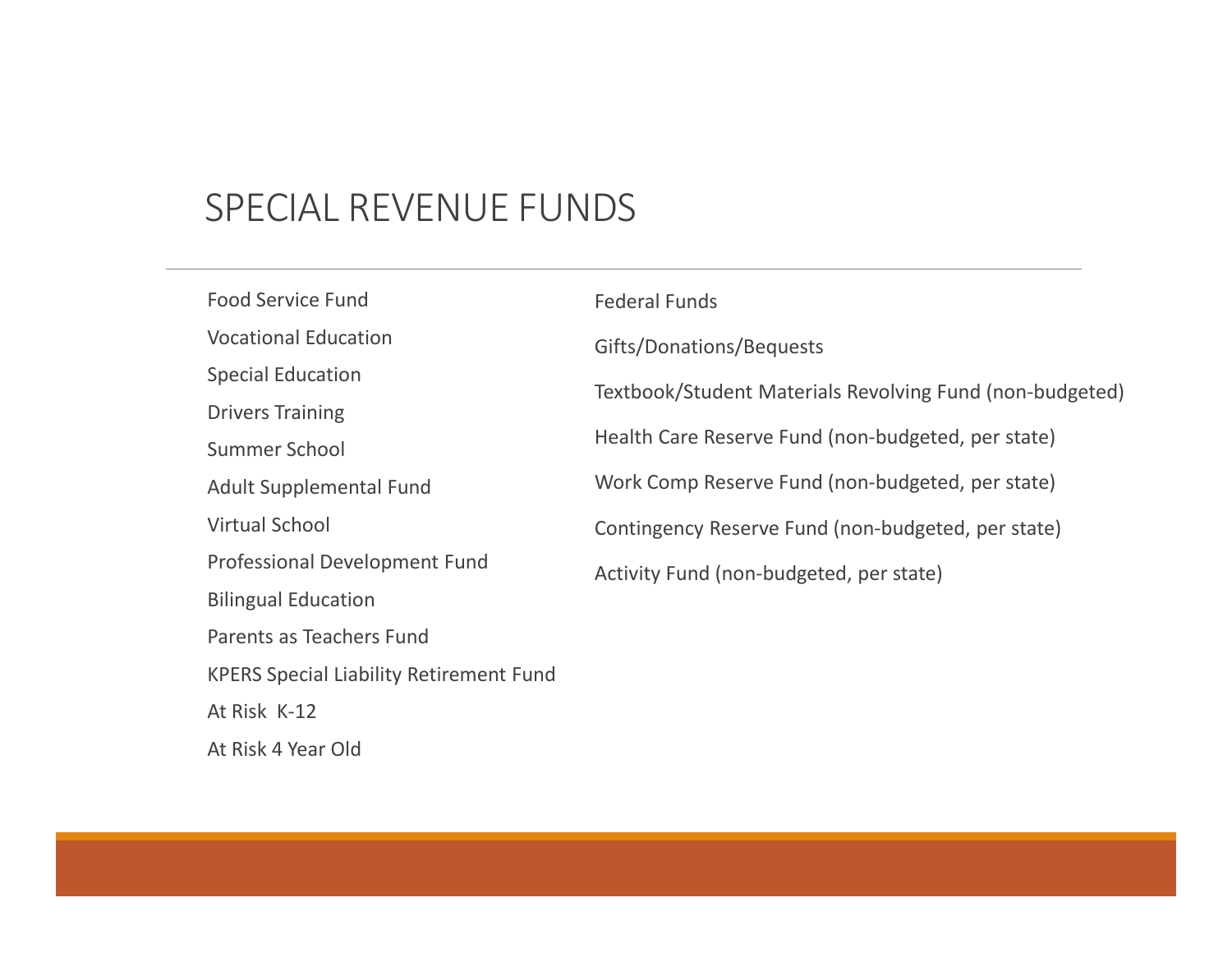## Approving Code 99 for Publication

 Code 99 Page 2 Line 110 NET USD Expenditures shows the District Expenditures and budget after removing transfers between funds – NET Expenditures

Also, note budget is published High, Levy funds cannot be republished, and a school district cannot spend more than the published amount even if there are revenues available to spend.

| <b>Budget Less Transfers</b>                                               | 2016-2017    | \$155,381,929 |  |  |
|----------------------------------------------------------------------------|--------------|---------------|--|--|
| <b>Actual Less Transfers</b>                                               | 2015-2016    | \$141,878,157 |  |  |
| <b>Highlighted Changes</b>                                                 |              |               |  |  |
| Capital Outlay                                                             |              | 1,596,103     |  |  |
| <b>Bond and Interest</b>                                                   |              | 3,419,540     |  |  |
| KPERS 3 quarters Actual/vs. 4 Quarters Budget                              | 2,405,144    |               |  |  |
| Gifts and Grants (published high for possible future grants and donations) | 2,259,286    |               |  |  |
| Various (up and down for all other budgeted funds)                         | 3,823,699    |               |  |  |
| Total change from prior year actual                                        | \$13,503,772 |               |  |  |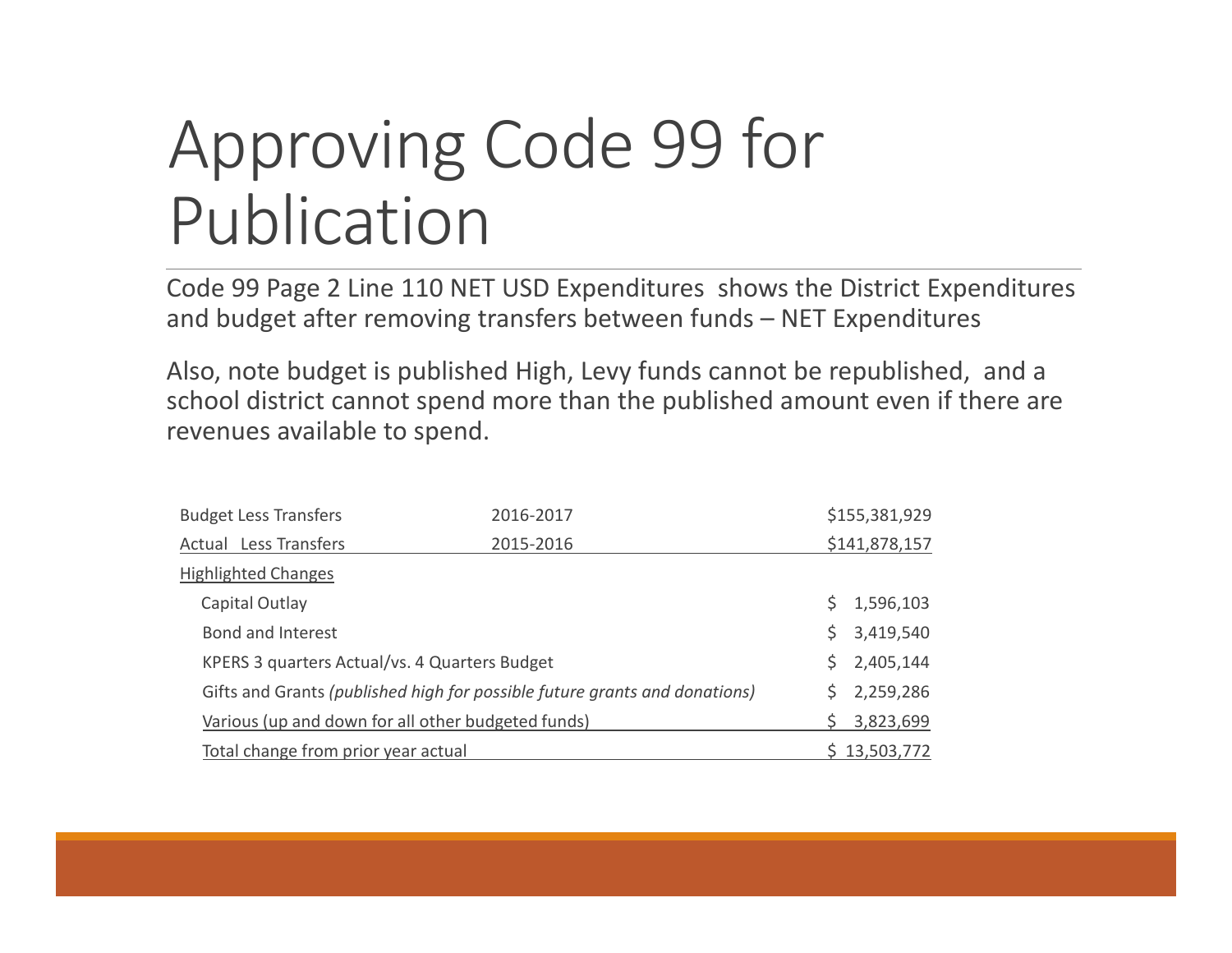#### NOTICE OF HEARING 2016-2017 BUDGET

#### The governing body of Unified School District 497 will meet on the 8th day of August, 2016 at 7:00 pm, at for the purpose of hearing and answering objections of taxpayers relating to the proposed use of all funds and the amount of tax to be levied. Detailed budget information (including budget profile) is available at District Office, 110 McDonald Drive, Lawrence, KS 66044 and will be available at this hearing.

#### The Amount of 2016 Tax to be Levied and Expenditures (published below) establish the maximum limits of the 2016-2017 Budget. The "Est. Tax Rate" in the far right column, shown for comparative purposes, is subject to slight change depending on final assessed valuation.

|                                        |      |              | 2014-2015 Actual<br>2015-2016 Actual |              |        | PROPOSED BUDGET 2016-2017 |            |        |
|----------------------------------------|------|--------------|--------------------------------------|--------------|--------|---------------------------|------------|--------|
|                                        |      |              | Actual                               |              | Actual | Amount of 2016            |            | Est.   |
|                                        | Code | Actual       | Tax                                  | Actual       | Tax    |                           | Tax to     | Tax    |
|                                        | 99   | Expenditures | Rate*                                | Expenditures | Rate*  | <b>Expenditures</b>       | be Levied  | Rate*  |
|                                        | Line | (1)          | (2)                                  | (3)          | (4)    | (5)                       | (6)        | (7)    |
| <b>OPERATING</b>                       |      |              |                                      |              |        |                           |            |        |
| General                                | 06   | 67,808,653   | 20,000                               | 80,954,686   | 20,000 | 81,421,861                | 20,200,000 | 20,000 |
| Supplemental General (LOB)             | 08   | 23,312,997   | 15.897                               | 23,548,507   | 17.373 | 23,297,182                | 15,271,989 | 14.408 |
| <b>SPECIAL REVENUE</b>                 |      |              |                                      |              |        |                           |            |        |
| <b>Adult Education</b>                 | 10   | 365,373      | 0.494                                | 425,030      | 0.099  | 700,000                   | 265,000    | 0.250  |
| <b>Adult Supplemental Education</b>    | 12   |              |                                      |              |        | 25.981                    |            |        |
| <b>Bilingual Education</b>             | 14   | 708,894      |                                      | 1,799,013    |        | 2,250,000                 |            |        |
| <b>Virtual Education</b>               | 15   | 4,893,712    |                                      | 4,315,936    |        | 6,000,000                 |            |        |
| Capital Outlay                         | 16   | 10,107,873   | 7.902                                | 14,403,897   | 7.904  | 16,000,000                | 8,480,000  | 8,000  |
| <b>Driver Training</b>                 | 18   | 39,599       |                                      | 44.071       |        | 105,000                   |            |        |
| Extraordinary School Program           | 22   |              |                                      |              |        |                           |            |        |
| <b>Food Service</b>                    | 24   | 4,827,581    |                                      | 4,795,431    |        | 6,000,000                 |            |        |
| Professional Development               | 26   | 572,301      |                                      | 309.574      |        | 690,000                   |            |        |
| Parent Education Program               | 28   | 183,685      |                                      | 214,058      |        | 280,000                   |            |        |
| Summer School                          | 29   | 22,752       |                                      | 162,382      |        | 132.000                   |            |        |
| <b>Special Education</b>               | 30   | 23,202,880   |                                      | 23,633,259   |        | 25,500,000                |            |        |
| <b>Vocational Education</b>            | 34   | 2.030.201    |                                      | 1,940,509    |        | 2,600,000                 |            |        |
| Special Liability Expense Fund         | 42   |              | 0.000                                |              | 0.000  |                           | 0          | 0.000  |
| <b>School Retirement</b>               | 44   | O            | 0.000                                | O            | 0.000  |                           | ٥          | 0.000  |
| <b>Extraordinary Growth Facilities</b> | 45   | n            | 0.000                                | n            | 0.000  |                           | n          | 0.000  |
| <b>Special Reserve Fund</b>            | 47   | 10,816,486   |                                      | 11,445,314   |        |                           |            |        |
| <b>Federal Funds</b>                   | 07   | 2,778,888    |                                      | 2,650,993    |        | 2,669,795                 |            |        |
| Gifts and Grants                       | 35   | 385,717      |                                      | 384,409      |        | 2,643,695                 |            |        |
| At Risk (4Yr Old)                      | 11   | 523,996      |                                      | 516,464      |        | 630,000                   |            |        |
| Cost of Living                         | 33   | 1,290,500    | 1.185                                | 1,571,491    | 1.446  | 1,700,000                 | 1,501,098  | 1.416  |
| At Risk (K-12)                         | 13   | 4,847,974    |                                      | 4,085,207    |        | 5,000,000                 |            |        |
| <b>Declining Enrollment</b>            | 19   |              | 0.000                                |              | 0.000  |                           | ٥          | 0.000  |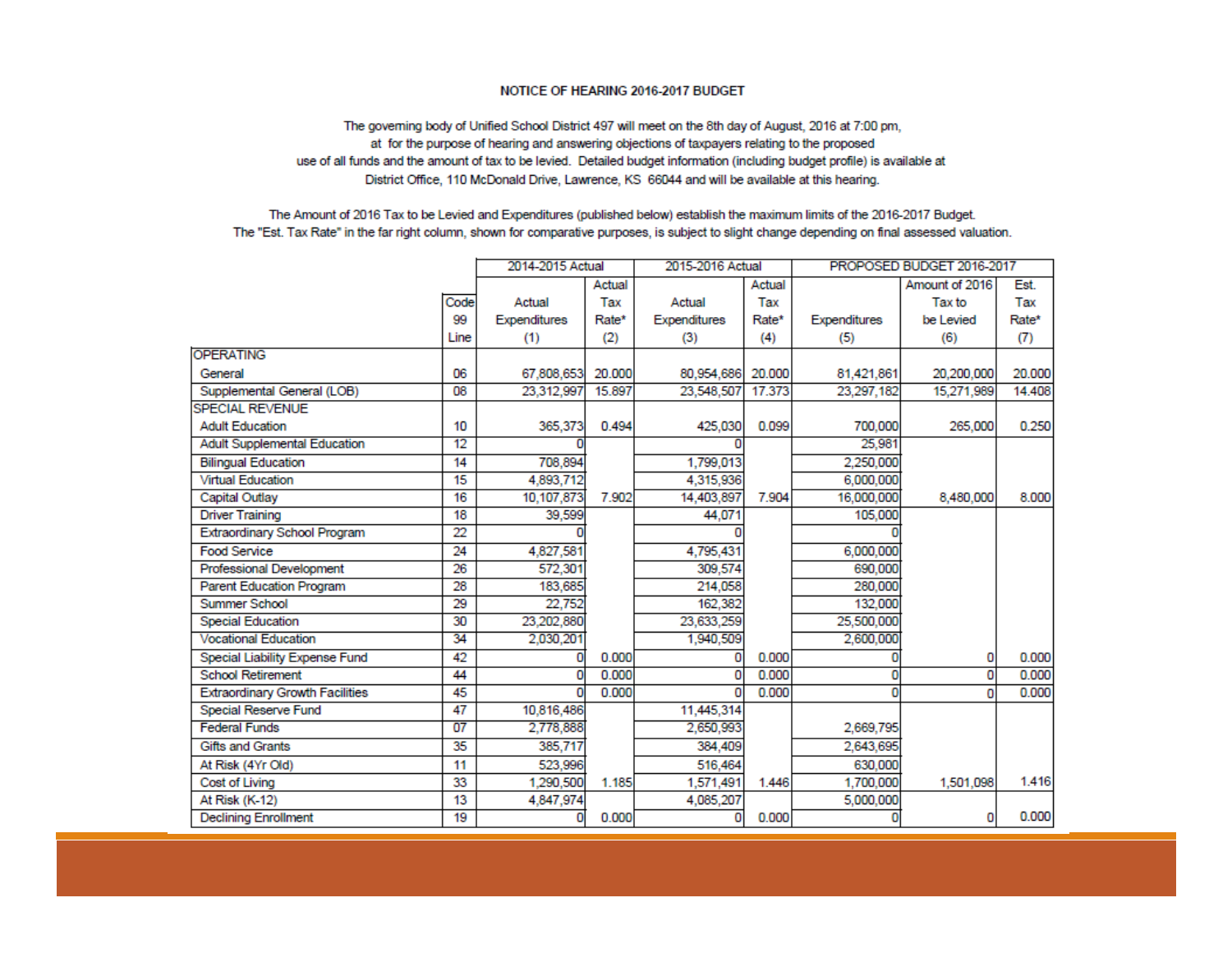#### STATE OF KANSAS

Budget Form USD-A

| 2016-2017                                    |      | 2014-2015 Actual   |                | 2015-2016 Actual    |        | PROPOSED BUDGET 2016-2017 |                |                 |
|----------------------------------------------|------|--------------------|----------------|---------------------|--------|---------------------------|----------------|-----------------|
|                                              |      |                    | Actual         |                     | Actual |                           | Amount of 2016 | Est.            |
|                                              | Code | Actual             | Tax            | Actual              | Tax    |                           | Tax to         | Tax             |
| Fund-Continued                               | 99   | Expenditures       | Rate*          | <b>Expenditures</b> | Rate*  | Expenditures              | be Levied      | Rate*           |
|                                              | Line | (1)                | (2)            | (3)                 | (4)    | (5)                       | (6)            | (7)             |
| <b>KPERS Special Retirement Contribution</b> | 51   | 7,115,475          |                | 6.090.694           |        | 8,495,838                 |                |                 |
| <b>Contingency Reserve</b>                   | 53   | 275,777            |                | 1,079,042           |        |                           |                |                 |
| Textbook & Student Material Revolving        | 55   | 1,345,657          |                | 779,099             |        |                           |                |                 |
| <b>Activity Fund</b>                         | 56   | 1.689.224          |                | 1.189.858           |        |                           |                |                 |
| <b>Tuition Reimbursement Fund</b>            | 57   |                    |                |                     |        |                           |                |                 |
| <b>DEBT SERVICE</b>                          |      |                    |                |                     |        |                           |                |                 |
| Bond and Interest #1                         | 62   | 10,797,475         | 10.208         | 10,964,619 10.073   |        | 14,384,159                | 10,184,743     | 9.608           |
| Bond and Interest #2                         | 63   |                    | 0.000          | 0                   | 0.000  |                           |                | 0.000           |
| No-Fund Warrant                              | 66   | n                  | 0.000          | o                   | 0.000  | n                         | n              | 0.000           |
| <b>Special Assessment</b>                    | 67   | 83,952             | 0.066          | 14,605              | 0.011  | 250,000                   | 62,058         | 0.059           |
| <b>Temporary Note</b>                        | 68   |                    | 0.000          | o                   | 0.000  |                           |                | 0.000           |
| <b>COOPERATIVES**</b>                        |      |                    |                |                     |        |                           |                |                 |
| <b>Special Education</b>                     | 78   |                    |                |                     |        |                           |                |                 |
| <b>TOTAL USD EXPENDITURES</b>                | 100  | 180.027.622        | 55.752         | 197,318,148 56.906  |        | 200,775,511               | 55.964.888     | 53.741          |
| Less: Transfers                              | 105  | 39,327,618 xxxxx   |                | 55,439,991 xxxxxx   |        | 45,393,582                | XXXXXXXXX      | XXXXXXXX        |
| <b>NET USD EXPENDITURES</b>                  | 110  | 140,700,004 xxxxxx |                | 141,878,157 xxxxx   |        | 155,381,929               | XXXXXXXXX      | <b>XXXXXXXX</b> |
| <b>TOTAL USD TAXES LEVIED</b>                | 115  | 55.404.042         | <b>XXXXXXX</b> | 58,520,881 xxxxxx   |        | 55,964,888                | XXXXXXXXXX     | XXXXXXXX        |
|                                              |      |                    |                |                     |        |                           |                |                 |
| <b>OTHER</b>                                 |      |                    |                |                     |        |                           |                |                 |
| <b>Historical Museum</b>                     | 80   | 0                  | 0.000          | 0                   | 0.000  | 0                         | 0              | 0.000           |
| Public Library Board                         | 82   | O                  | 0.000          | 0                   | 0.000  | 0                         | 0              | 0.000           |
| Public Library Board Employee Benefits       | 83   | O                  | 0.000          | 0                   | 0.000  | 0                         | 0              | 0.000           |
| Recreation Commission                        | 84   | 0                  | 0.000          | 0                   | 0.000  | $\overline{0}$            | $\overline{0}$ | 0.000           |
| Rec Comm Emp Benefits & Spec Liab            | 86   | 0                  | 0.000          | 0                   | 0.000  | 0                         | O              | 0.000           |
| <b>TOTAL OTHER</b>                           | 120  |                    | 0.000          | n                   | 0.000  |                           | $\overline{0}$ | 0.000           |
| <b>TOTAL TAXES LEVIED</b>                    | 125  | 55,404,042         |                | 58,520,881          |        | 55,964,888                |                |                 |
| Assessed Valuation - General Fund            | 128  | \$957,231,832      |                | \$986,437,070       |        | \$1,010,000,000           |                |                 |
| Assessed Valuation - All Other Funds         | 130  | \$1,016,292,269    |                | \$1,045,729,023     |        | \$1,060,000,000           |                |                 |
| Outstanding Indebtedness, July 1             |      | 2014               |                | 2015                |        | 2016                      |                |                 |
| <b>General Obligation Bonds</b>              | 135  | 85,775,000         |                | 114,275,000         |        | 125.905.000               |                |                 |
| <b>Capital Outlay Bonds</b>                  | 140  |                    |                |                     |        |                           |                |                 |
| <b>Temporary Note</b>                        | 145  |                    |                |                     |        |                           |                |                 |
| No-Fund Warrant                              | 150  |                    |                |                     |        |                           |                |                 |
| Lease Purchase Principal                     | 153  | 10,162,843         |                | 6,297,062           |        | 7.066.024                 |                |                 |
| <b>TOTAL USD DEBT</b>                        | 155  | 95,937,843         |                | 120,572,062         |        | 132,971,024               |                |                 |

\* Tax Rates are expressed in Mills

\*\* Sponsoring District Only